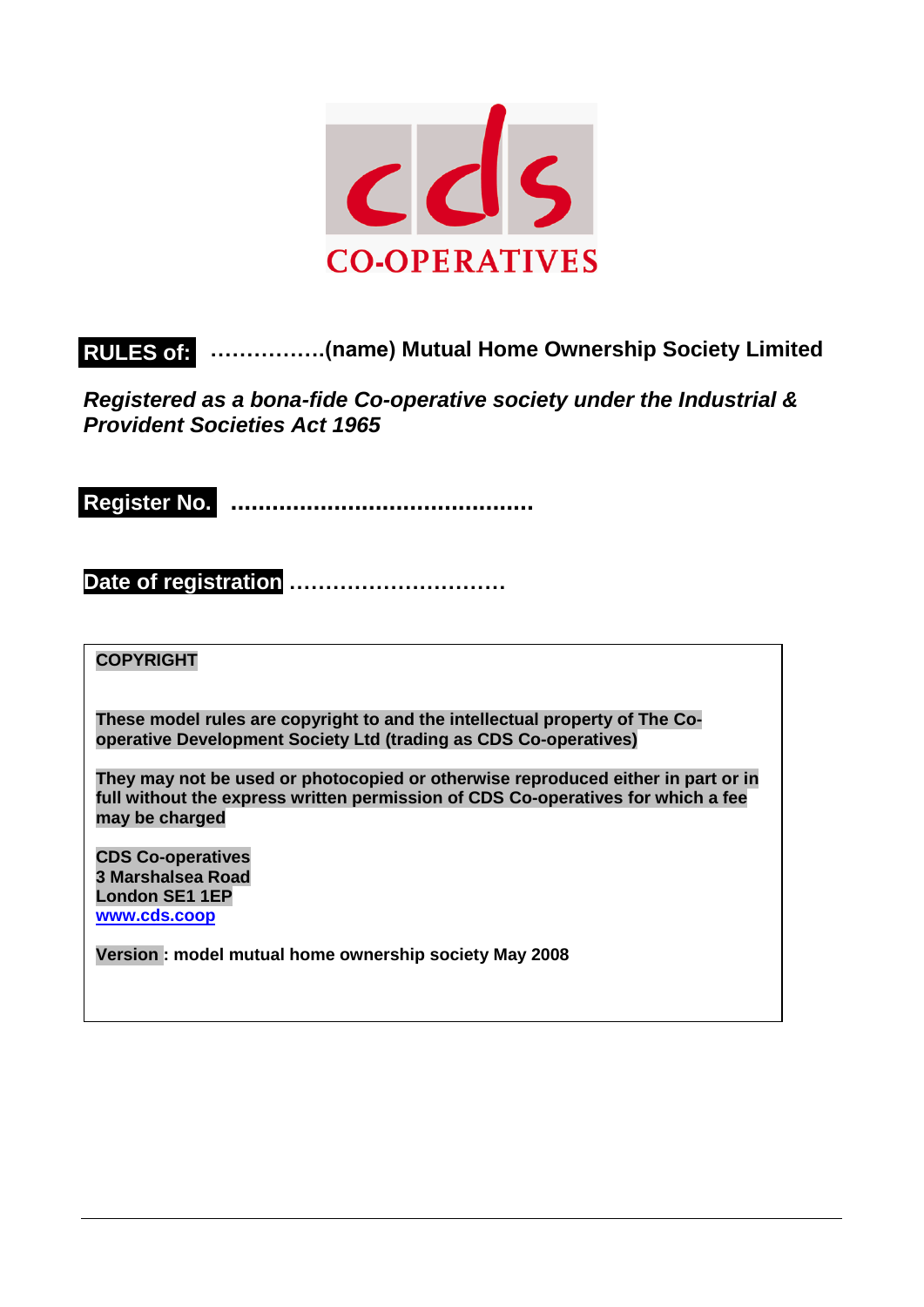**Model mutual home ownership society : first draft April 2008** 

# FULLY MUTUAL RULES

# **Registration No:**

### **NAME AND STATUS**

1. a] The name of the Society shall be ………………………………………………

…………………………………………Mutual Home Ownership Society Limited [the "Society"].

b] The Society is a bona fide Society within the meaning of Section 1 (2) of the Industrial and Provident Societies Act 1965 [the "Act"].

### **OBJECTS**

- 2. The objects of the Society shall be:
	- a] the provision, construction, conversion, improvement, or management on the Cooperative Principles as set out in appendix 1 to these rules [the "Co-operative Principles"] of housing exclusively for occupation by members of the Society under the terms of a lease granted to them by the Society or under the terms of a tenancy of property owned or managed by the Society solely or jointly with another member or members which shall, if it is a lease granted to them by the Society:
		- include rights to purchase equity shares in the portfolio of residential properties owned by the Society; and
		- exclude all rights for a member to purchase the individual dwelling s/he occupies; and
		- exclude any right to dispose of or assign the lease to any person other than to a person who is a member or prospective member of the Society in accordance with the terms of the lease and with the prior written consent of the Society; and
		- include the right of the member to assign his or her equity shares in the Society when they assign their lease in accordance with its terms or at such other times with the consent of the Society as the equity share scheme in the lease permits for a value determined by the formula for valuing equity shares set out in the lease; and
		- require the member to assign the lease to the Society or, at the Society's direction, to a member or prospective member of the Society on ceasing to be a member ;

and/or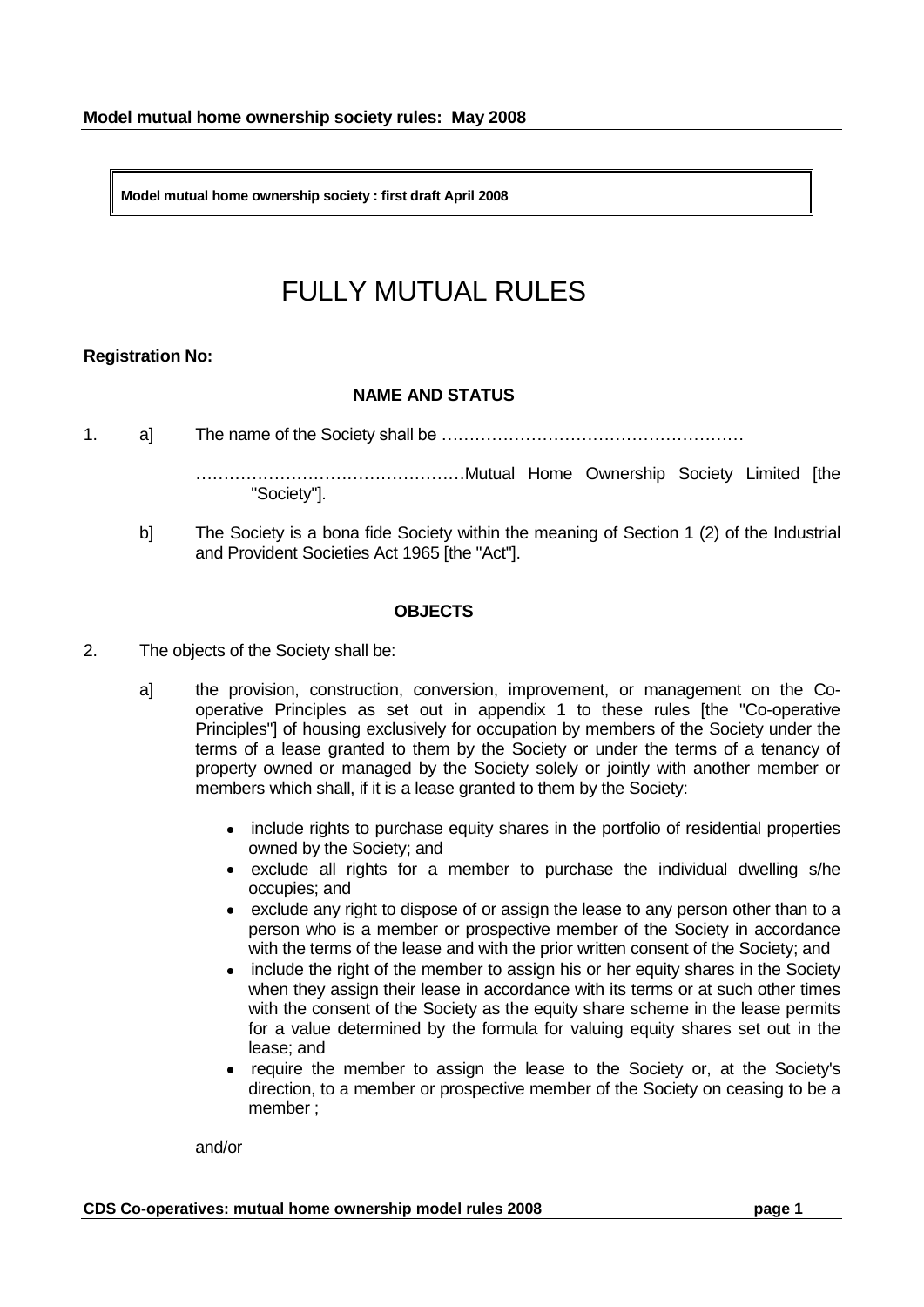- b] the provision and improvement on the Co-operative Principles of land, buildings, amenities, or services for the benefit of the members, either exclusively or in conjunction with other persons; and/or
- c] the provision of housing management services to members of the Society and to the occupants of housing which is subject to a management agreement under which the Society acts as managing agent for the housing owner which remains the landlord; and/or
- d] the promotion of the sustainable social, environmental and economic development of the Society and the community of which the Society is part; and/or
- e] the provision of support and assistance to other organisations with like objects or whose objects are to provide support and/or assistance in the finance, development, management, promotion, education or administration of housing co-operatives or the promotion of the application of the Co-operative Principles to other areas of social, economic and environmental sustainability.

#### **POWERS**

3. The Society shall have the power to do all things necessary or expedient for the fulfilment of its objects.

# **COMMITMENT TO DIVERSITY AND EQUALITY**

- 4. In fulfilment of its commitment to the First Society Principle the Society shall, in carrying out its objects, actively seek to eliminate discrimination and promote good relations, equality of opportunity and value diversity. No member or person or groups of people wishing to become members or to use the services provided by the Society shall be treated less favourably because of their:
	- $\bullet$ race, or
	- colour, or
	- ethnic or national origin, or
	- gender or gender reassignment, or
	- marital or civil partnership status, or
	- disability, or
	- sexual orientation, or
	- age, or
	- social status, or
	- responsibility for dependants, or
	- political or cultural or religious beliefs, or
	- any other matter which causes any person to be treated with injustice.

# **TRADING**

5. The Society shall not trade for profit. Any surpluses from the Society's activities shall not be treated as profit and may be used as provided by these rules and the Society Principles.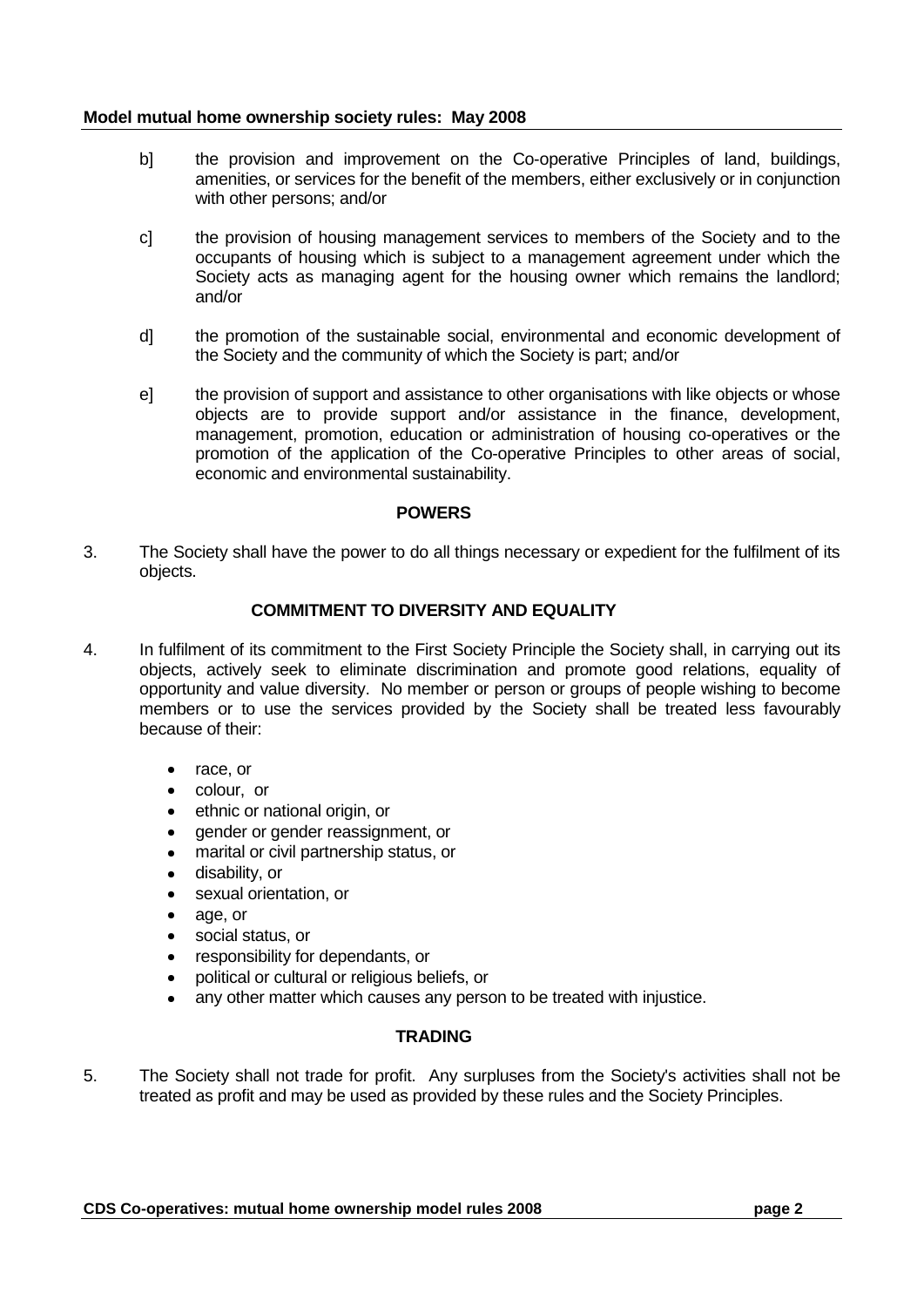# **REGISTERED OFFICE**

6. The registered office of the Society shall be at .......................................……………… ……………………………………….…………………………………………… Notice of any change of address of the registered office shall be sent to the Financial Services Authority within fourteen days of such change or within such other time as may be required by the Financial Services Authority.

# **VOTING SHARE CAPITAL**

- 7. a] The voting share capital of the Society shall be raised by the issue of voting shares. Each voting share has the nominal value of £1. A voting share shall be issued to each member upon admission to membership of the Society.
	- b] Voting shares shall not be withdrawable or transferable, and shall carry no right to interest, dividend or bonus.
	- c] When a member ceases to be a member or is expelled from the Society, his or her voting share shall be cancelled. The amount paid up shall become the property of the Society.

### **MEMBERSHIP**

- 8. A member of the Society shall be a person who holds a voting share in the Society and whose name is entered in the register of members. A member shall be either:
	- a] a founder member [see rules 15 and 16]; or
	- b] an ordinary member [being a member who is not a founder member] and who is a leaseholder or tenant of a property owned or managed by the Society.
- 9. The register of members shall include the address of each member. It shall be the responsibility of the member to advise the Society of any change to his or her address. Any requirement in the Act or in these rules that a notice be served on the member shall be satisfied if notice has been delivered to the address recorded in the register of members. Each notice or communication sent by the Society to a member by post addressed to the member at the address for that member in the register of members shall be deemed to have been duly served on the member 48 hours after having been posted or within 24 hours after being sent to the member by electronic means.
- 10. All leaseholders or tenants of the Society must be members and all ordinary members must be leaseholders or tenants of property owned or managed by the Society.
- 11. Every member shall take up and hold only one voting share in the Society. Voting shares shall not be held jointly.

# **EQUITY SHARES**

12 The Society shall be entitled to enable members to hold an equitable interest in the value of the housing assets owned by the Society through owning and financing equity shares issued by the Society.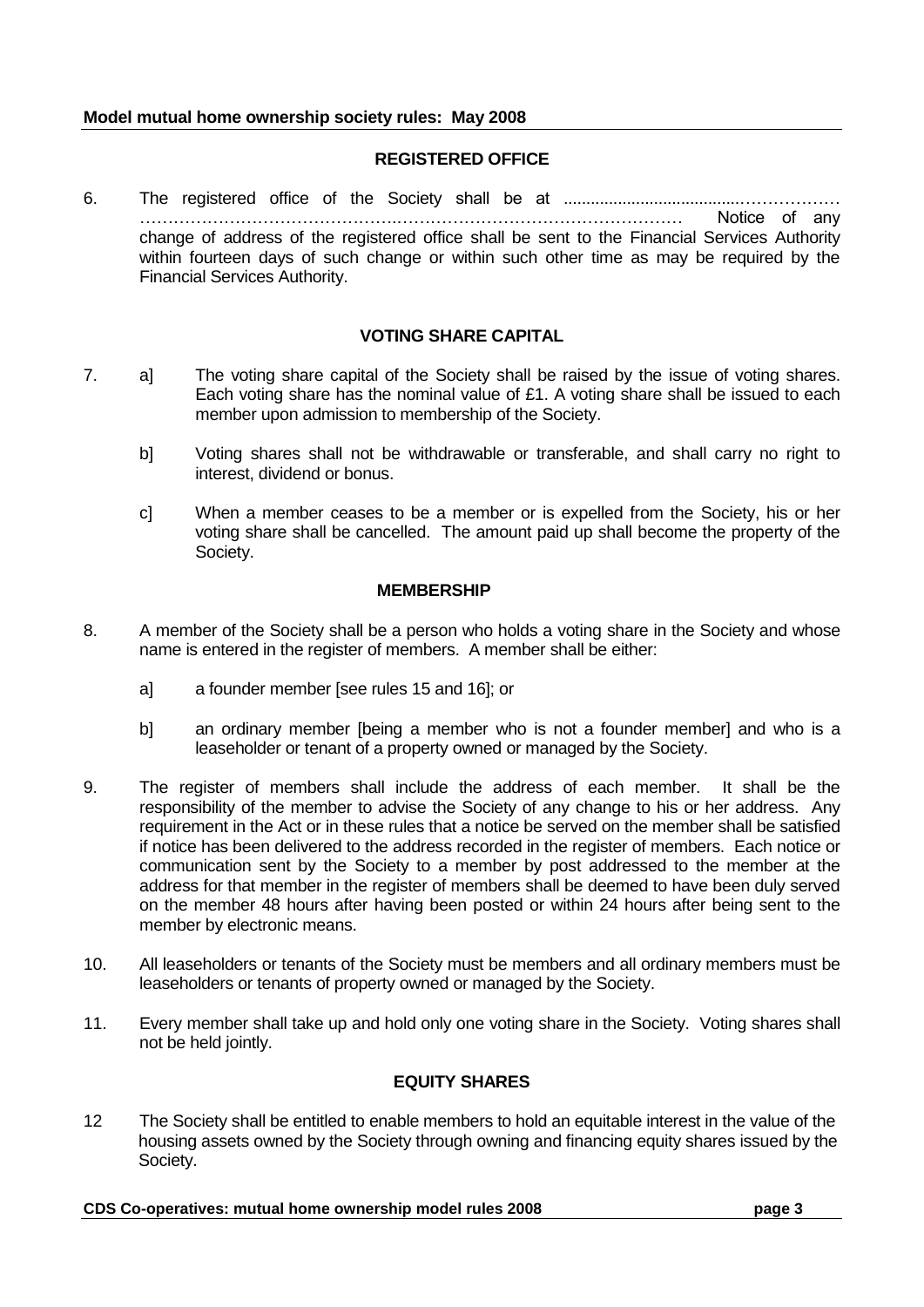- 13. The total value of the equity shares issued by the Society shall not exceed the initial value of the housing assets owned by the Society on the date on which the housing owned by the Society first became available for occupation by members. Each equity share shall have a face value at the date of issue of £1,000 [one thousand pounds] or such other multiple of £100 [one hundred pounds] as the Society may determine in general meeting before the equity shares are issued.
- 14. The manner in which equity shares are valued when members assign them shall be in accordance with the formula and the terms and conditions for the valuation of equity shares set out in the lease agreement between the Society and its members which grants to members the right to occupy the housing owned by the Society. The lease shall also set out the equity scheme operated by the Society which shall include the procedures and circumstances under which a member may assign their occupancy rights and equity shares to an incoming member or, in specified circumstances, assign some of their equity shares to another member who wishes to purchase them. The assignment of occupancy rights and equity shares shall require the consent of the Society and the equity scheme in members" leases shall set out the circumstances in which it will be reasonable for the Society to consent or refuse consent to the assignment of occupancy rights and equity shares.

### **FOUNDER MEMBERS**

- 15. The founder members of the Society shall be those persons signing the application for registration of the Society.
- 16. After registration of the Society a person may be admitted as a founder member at the discretion of the Board.
- 17. The person signing the application for registration of the Society shall, immediately after registration of the Society and upon payment of the sum of £1, be issued with one voting share and his/her name shall be entered into the register of members as a founder member. Any person subsequently admitted as a founder member under rule 16 shall pay the sum of £1, be issued with one voting share and shall have his or her name entered into the register of members as a founder member.
- 18. As soon as practicable after the accommodation provided by the Society is ready for occupation and the Society has made arrangements which are satisfactory to the founder members for the future management of the Society, every founder member not having entered into a lease or tenancy agreement of property owned or managed by the Society shall resign from membership of the Society at the special general meeting convened for that purpose under rule 42 [c].
- 19. A founder member may resign from membership by giving one months notice in writing to the secretary of the Society.

# **APPLICATION FOR MEMBERSHIP**

- 20. The Board may within their absolute discretion and in accordance with the procedure which may be laid down from time to time by the Society in general meeting, and subject to the provisions of rules 15, 16 and 17, admit or refuse to admit any person to membership of the Society save that such person must be a tenant or prospective tenant of the Society.
- 21. Every application for ordinary membership shall be made to the Board at the registered office of the Society. The Board shall consider any membership application and, if it is approved, the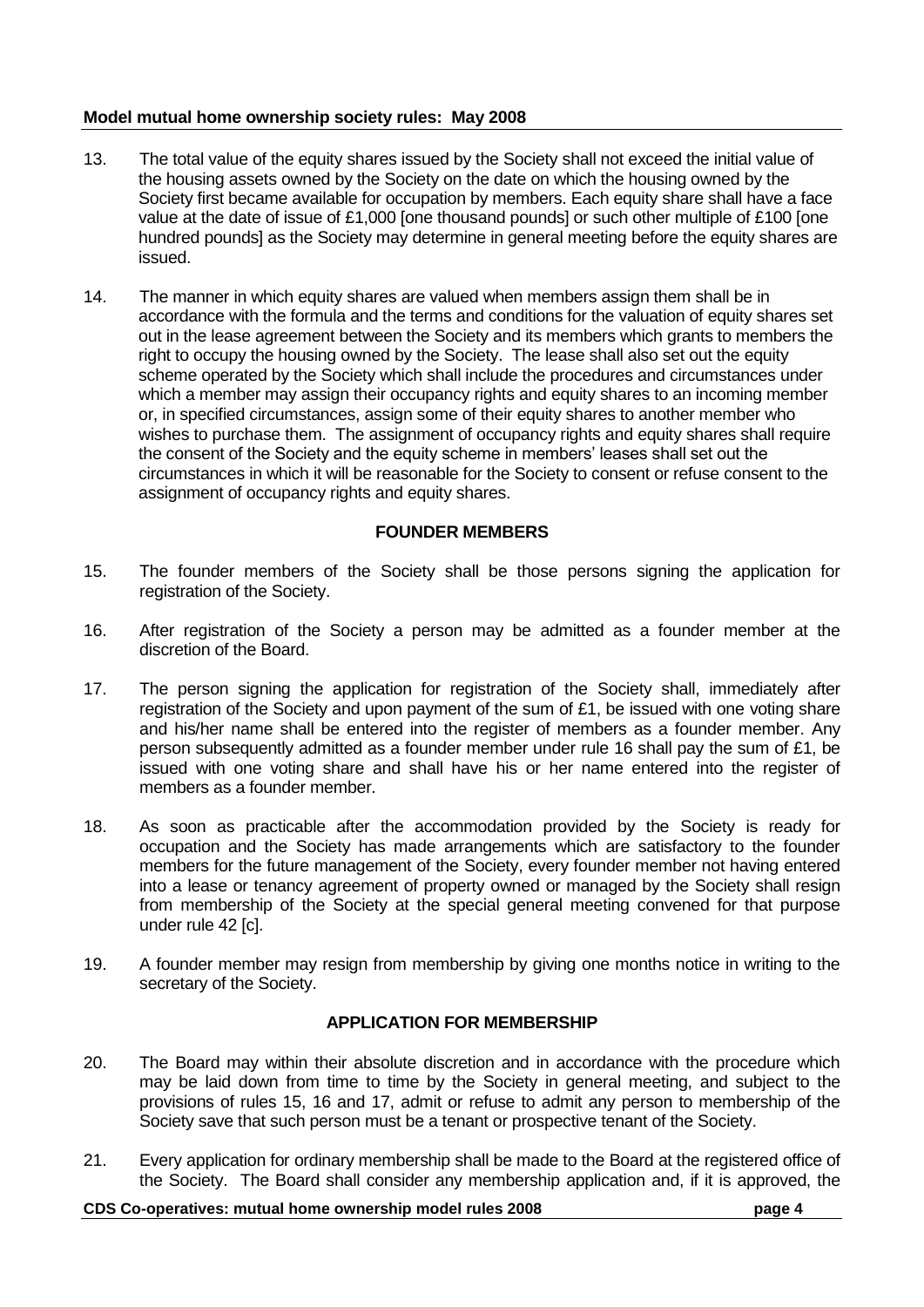applicant shall be required to forward the sum of  $£1$  to purchase the applicant's voting share. On receipt of such sum by the Society, the name of the applicant shall be entered into the register of members as an ordinary member and one voting share in the Society shall be issued to him or her.

22. A person shall not be admitted to membership if s/he is under the age of 18 years.

## **TERMINATION OF MEMBERSHIP**

- 23. A member shall cease to be a member if:
	- a] the member dies; or
	- b] the member is expelled from membership by a general meeting under rule 26 for acting in a manner that is detrimental to the interests of the Society or its other members; or
	- c] being a leaseholder in housing provided by the Society and holding equity shares the member ceases permanently to occupy that housing and assigns his/her lease and equity shares with the consent of the society as provided for in the equity share scheme in their lease; or
	- d] being a tenant of a property owned or managed by the Society the member ceases to permanently to occupy that housing or resigns by writing to the secretary giving one month"s notice of his/her intention to resign; such notice shall constitute conclusive evidence of notice to terminate that member"s tenancy agreement with the Society.
- 24. If a member ceases to be a member because:
	- a] he/she dies and there is no member of the former member"s household entitled to rights of succession under the terms of the lease or tenancy, or
	- b] a member is expelled from membership under the provisions of rule 26 b]

the Society shall be entitled to terminate or forfeit that former member"s lease or tenancy in accordance with the provisions the lease or tenancy contains for forfeiture or termination and assign any equity shares held by that former member at the price determined by the valuation formula in the lease or such lesser sum as may be the highest price reasonably obtainable at that time by the Society, in which event the Society shall pay to the person who has ceased to be a member, or, if the member is deceased, to their estate, the price obtained less the Society"s reasonable costs in handling the sale.

25. The date on which any member ceases to be a member shall be entered in the register of members.

# **EXPULSION FROM MEMBERSHIP**

26. a] An ordinary member may be expelled by a resolution carried by the votes of two-thirds of the members present and voting at a general meeting of the Society of which due notice has been given. Before a resolution to expel a member is considered at a general meeting a complaint, in writing, of conduct detrimental to the interests of the Society or its other members shall be sent to the member by order of the Board or the Society by resolution passed at a general meeting not less than 28 days before the general meeting at which the resolution to expel them is to be considered. The complaint shall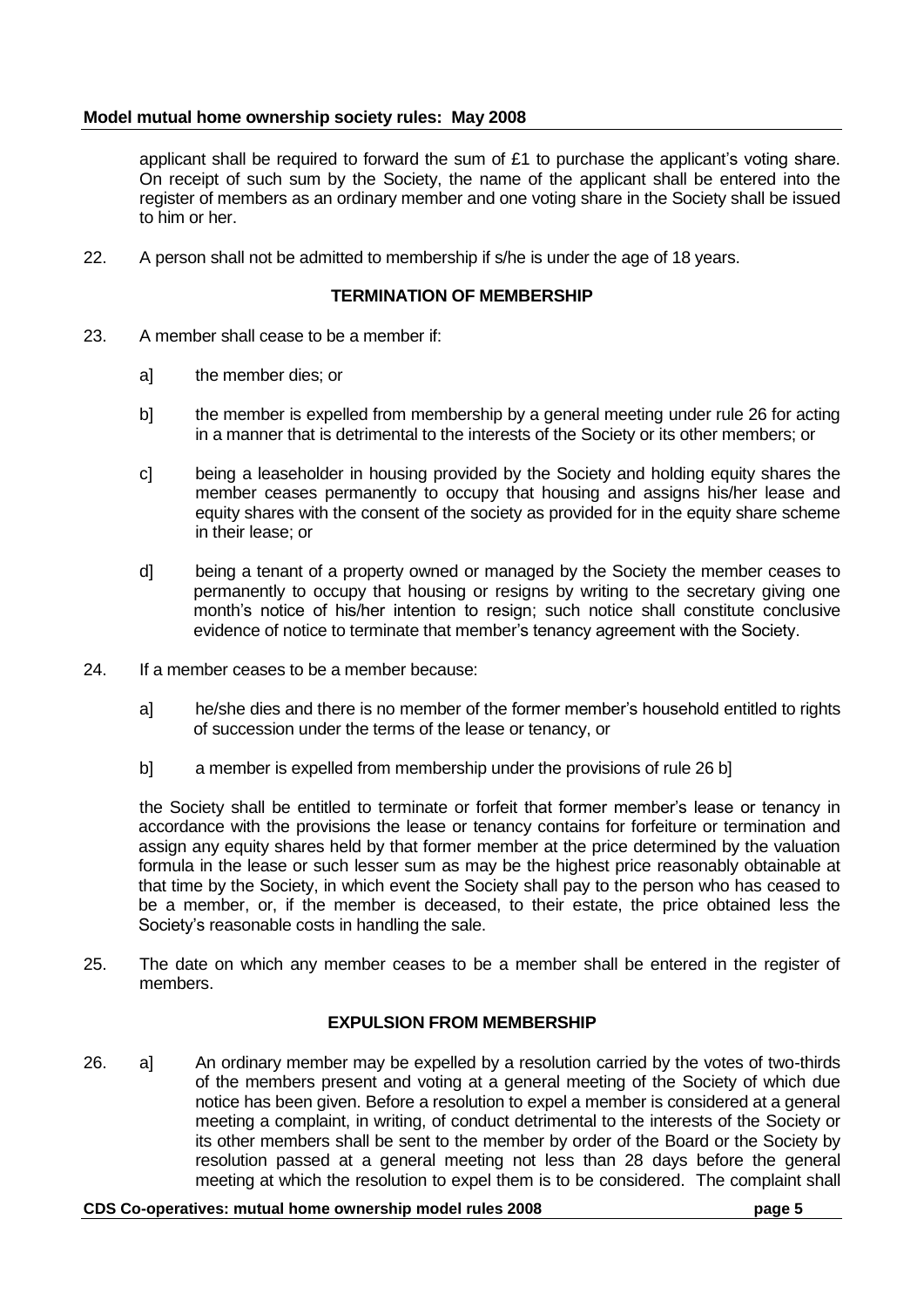contain particulars of the conduct complained of and shall call upon the member to answer the complaint and attend the meeting. At the meeting the members present shall consider the evidence in support of the complaint and such evidence as the member facing expulsion may wish to place before them. If, on due notice, the member facing expulsion fails to attend the meeting without due cause the meeting may proceed in his/her absence.

- b] No person who has been expelled from membership shall be readmitted except by a resolution by the votes of at least  $2/3^{rds}$  [two-thirds] of the members present and voting at a general meeting of which due notice has been given.
- c] If a member is expelled under this rule the Society shall immediately take such steps as may be required to lawfully terminate the expelled member"s tenancy or terminate or forfeit the expelled member"s lease.

# **DEATH OR BANKRUPTCY OF A MEMBER**

- 27. a] A member may, in accordance with the Act, nominate a person or persons to whom the value of any of their property held by the Society, including the value of his or her equity shares but excluding his or her nominal voting share, shall be transferred at their death.
	- b] Upon a claim being made to any property held by the Society by the personal representatives of a deceased member or the trustees in bankruptcy of a bankrupt member, the Society shall, on receiving satisfactory proof of the death of the member who has made a nomination or satisfactory proof of bankruptcy, pay or transfer any property to which the representative or trustee has become entitled.

#### **GENERAL MEETINGS**

- 28. The Society shall meet in general meetings, which shall be of three types as follows:
	- a] annual general meetings;
	- b] ordinary general meetings;
	- c] special general meetings;

# **CONVENING GENERAL MEETINGS**

- 29. a] Each general meeting shall be convened by the secretary by notice in writing posted to or delivered at the address for each member in the register of members or sent by email of other electronic means that creates a record of sending not less than fourteen clear days before the date of the meeting.
	- b] Each notice convening a general meeting shall state:
		- i] whether the meeting is:
			- an annual general meeting required by these rules; or
			- an ordinary general meeting called in accordance with the policy for convening ordinary general meetings of the Society agreed from time to time by a general meeting; or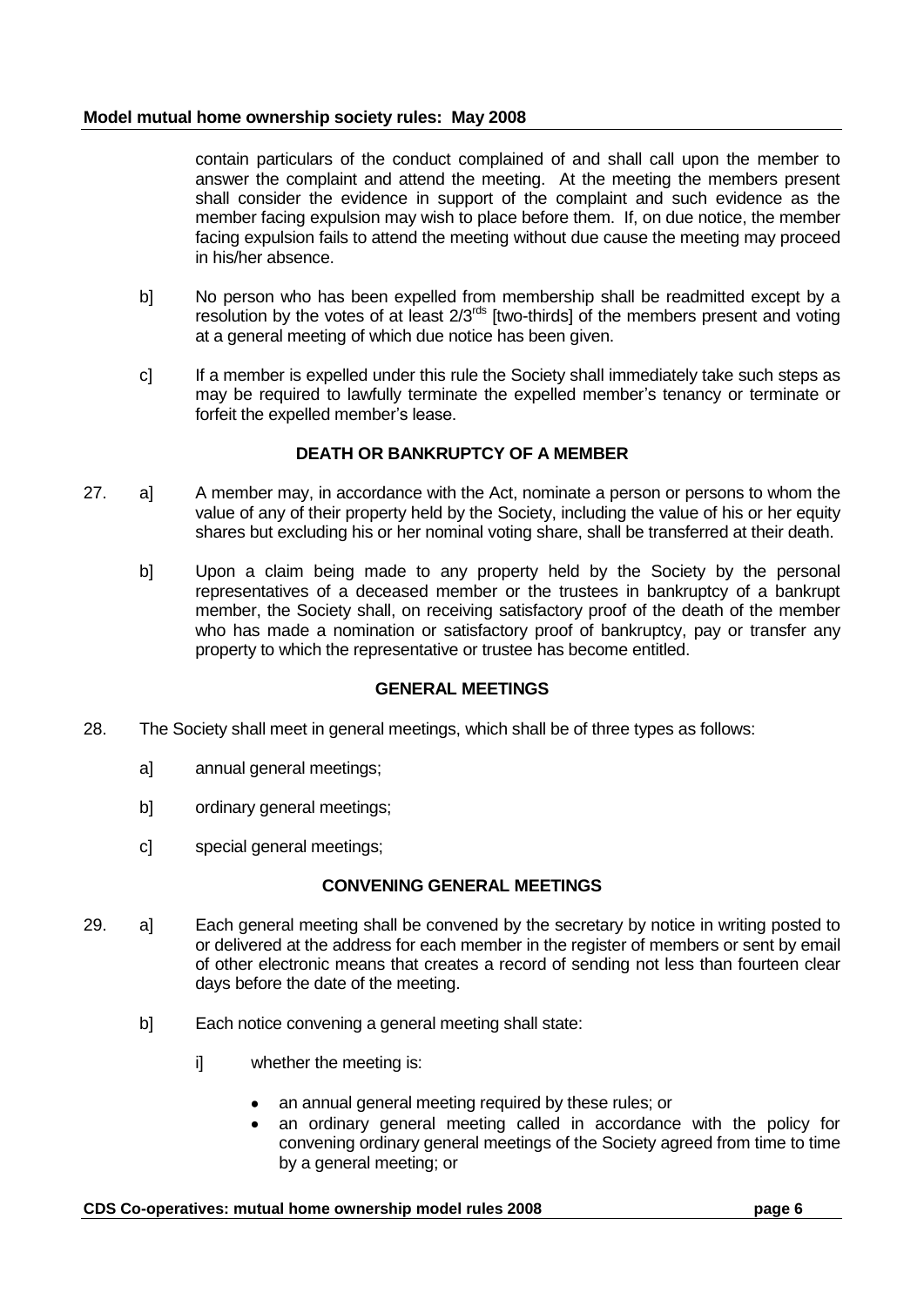- a special general meeting convened in accordance with the provisions of rule 32;
- ii] the date, time and place of the meeting;
- iii] the business to be transacted at the meeting.
- c] Proceedings at a general meeting shall not be invalidated by reason of accidental omission to send notice of the meeting to a member, or by non-receipt of such notice by a member.
- d] Each member shall be entitled to attend and vote at a general meeting on production of such evidence of membership as the Board may from time to time determine.
- e] A member may exercise his or her vote at a general meeting by proxy by nominating another member to cast his or her vote at the meeting on his or her behalf. Such nomination must be:
	- in writing, and
	- give the name and address of the member authorised to exercise the proxy vote, and
	- be signed by the nominating member, and
	- be delivered to the secretary no later than three clear days before the date of the meeting.
- f] The time, date and place of each general meeting shall be determined by the Board.

# **PROVISIONS APPLICABLE TO ANNUAL GENERAL MEETINGS**

- 30. a] An annual general meeting shall be held within six months of the end of each financial year of the Society.
	- b] The functions of the annual general meeting shall be:
		- i] to receive the accounts and balance sheet together with the auditor's report for the preceding financial year;
		- ii] to receive a report by the Board on the state of affairs of the Society, signed by the chair of the Board meeting at which the report was adopted for presentation to the annual general meeting;
		- iii] to elect the Board for the coming year;
		- iv] to decide the frequency of ordinary general meetings to be held during the coming year;
		- v] to appoint the auditor as provided for in rule 82;
		- vi] to consider any other resolutions relating to the business of the Society which have been included in the notice convening the meeting.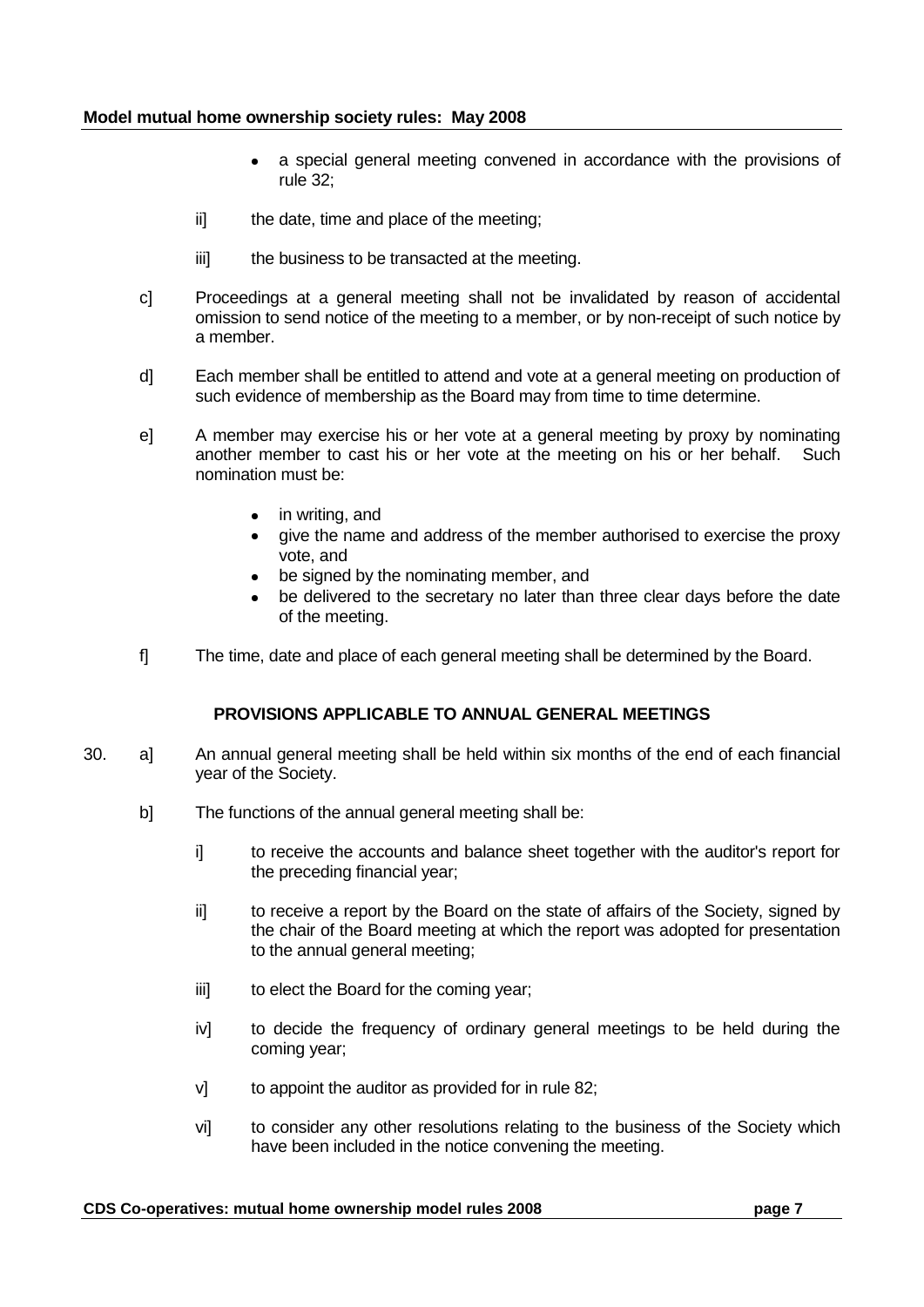# **PROVISIONS APPLICABLE TO ORDINARY GENERAL MEETINGS**

- 31. a] Ordinary general meetings shall be held at such times as may be decided by the Society at its annual general meeting.
	- b] The functions of ordinary general meetings shall be:
		- i] to receive the interim report by the Board on the state of affairs of the Society;
		- ii] to receive the report from the treasurer on the financial affairs of the Society;
		- iii] to consider any other resolutions relating to the business of the Society which have been included in the notice convening the meeting.

# **PROVISIONS APPLICABLE TO SPECIAL GENERAL MEETINGS**

- 32. a] A special general meeting shall be convened, either by order of the Board, or upon a written requisition to the secretary signed by not fewer than six members of the Society or  $1/10<sup>th</sup>$  [one tenth] of the members of the Society, whichever shall be the greater number. Such requisition shall state the business for which the meeting is to be convened.
	- b] The secretary shall convene the meeting within five days of, and the date of the meeting shall be within 14 days of the date of receipt by the secretary of the order of the Board or the requisition provided for in paragraph [a] of this rule.
	- c] In the event of the secretary's failing to convene the special general meeting in accordance with paragraph [b] of this rule the Board or requisitioners may themselves give notice of and convene the meeting and any reasonable expenditure incurred by them in convening the meeting shall be reimbursed to them by the Society.
	- d] The only business which shall be transacted at a special general meeting is that mentioned in the notice convening the meeting.

# **QUORUM FOR GENERAL MEETINGS**

- 33. a] No business shall be transacted at any general meeting unless a quorum of members is present at the time the meeting proceeds to business. Six members, or if the number of members at any time exceeds sixty members,  $1/10<sup>th</sup>$  [one tenth] of the total number of members shall form a quorum. Members not present in person but voting by proxy shall not be counted towards the quorum required by this rule.
	- b] If no quorum is present within half an hour of the time appointed for the meeting, the meeting shall stand adjourned until reconvened in accordance with the provisions of paragraph [c] and [d] of this rule.
	- c] If a meeting is adjourned in accordance with paragraph [b], the secretary shall make such arrangements as may be necessary for the adjourned meeting to be reconvened within ten days of the original date of meeting. The place, date and time at which such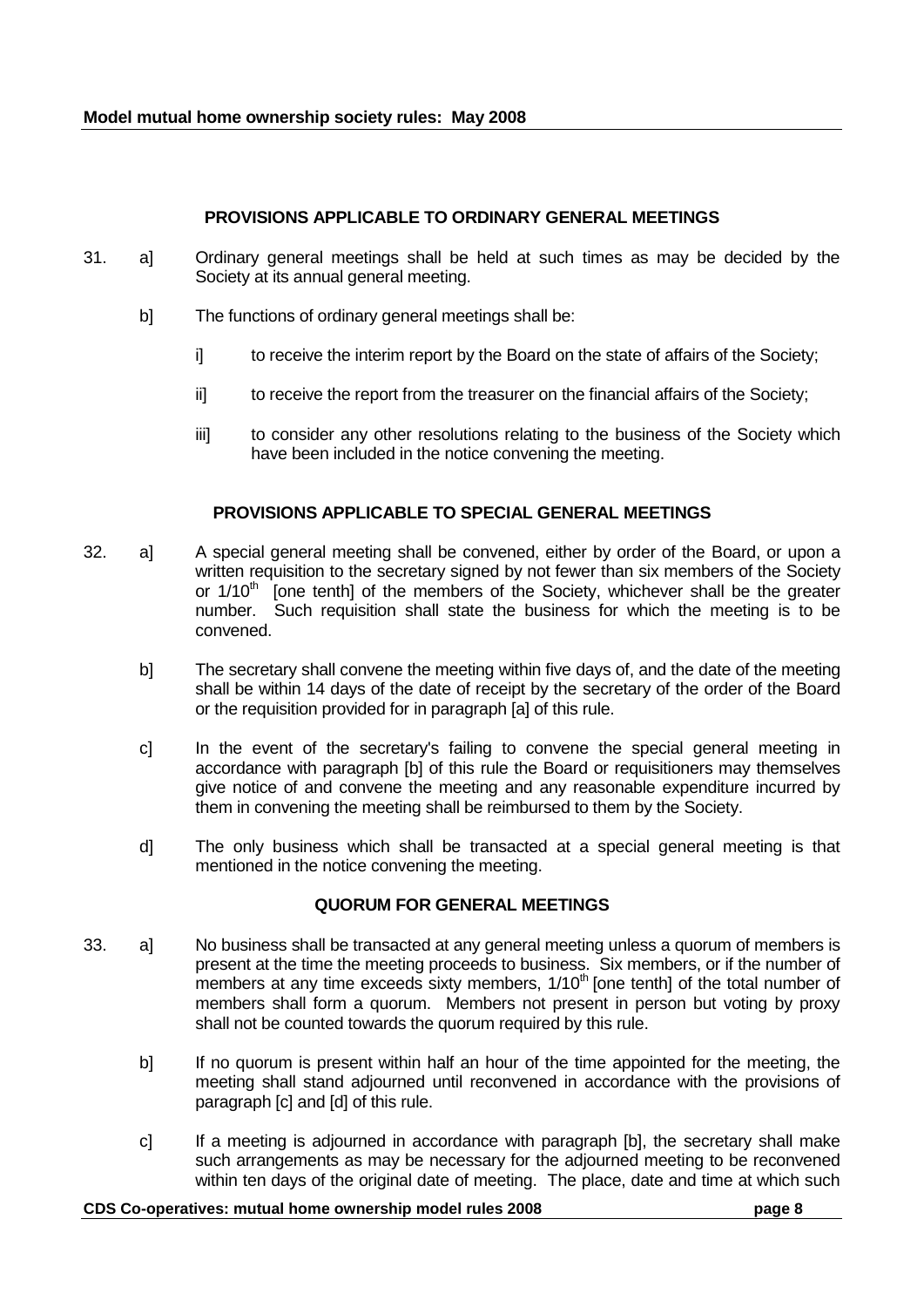an adjourned meeting shall be reconvened shall be communicated to each member by notice in writing, such notice being duly served not less than 48 hours before the time at which the reconvened meeting shall commence.

- d] If the meeting at which no quorum is present within half an hour of the time appointed for the meeting is a special general meeting convened upon receipt of a written requisition signed by no fewer than six members, the meeting shall not be adjourned and the business for which the meeting was called shall not be considered unless it is included in the notice by which another general meeting is convened in accordance with rule 29.
- e] If at an adjourned meeting a quorum is not present within half an hour of the time appointed for the meeting, the members present shall be a quorum.

# **PROCEEDINGS AT GENERAL MEETINGS**

- 34. Conduct of general meetings shall be in accordance with such standing orders as may from time to time exist, subject to, and in so far as any such standing orders do not conflict with these rules.
- 35. a] The chair of the meeting may with the consent of a majority of the members present adjourn any meeting but no business shall be transacted at any adjourned meeting other than the business not received or left unfinished at the meeting from which the adjournment took place.
	- b] Every adjourned meeting shall be deemed a continuation of the original meeting and any resolution passed at the adjourned meeting shall for all purposes be treated as having been passed on the date on which it was in fact passed and shall not be deemed to have been passed on any earlier date. An adjourned meeting shall be reconvened in accordance with the provisions in rule 33 [c] and [e].
- 36. At all general meetings of the Society the chair of the Society shall preside as chair or if he or she is not present or is unwilling to act, the members present shall elect a member, who shall be a member of the Board if any such person is present and willing to act, to be the chair of the meeting. If no Board member is present or willing to act the members present at the meeting shall elect a member from among themselves to chair the meeting**.**

# **VOTING AT GENERAL MEETINGS**

37. Every member present in person at a general meeting shall have one vote. Except where otherwise specified in these rules, resolutions at general meetings shall be decided by a majority vote of members present and voting or voting by proxy. Votes shall be taken openly by a show of hands from members present and by the raising of a copy of a duly signed proxy voting form by members voting by proxy on behalf of absent members unless, before a resolution is put to the vote, a secret ballot is demanded by not less than  $1/10<sup>th</sup>$  [one tenth] of the members present at the meeting. Voting shall be conducted under the direction of the chair in accordance with such standing orders as may have been agreed by the Society in general meeting. A resolution on which voting is tied shall be deemed to have fallen. Any question as to the acceptability of any votes shall be determined by the chair. The chair's decision as to the acceptability of any votes shall be final unless a member challenges the decision of the chair. If a challenge is made to the chair"s decision about the acceptability of any vote the matter shall immediately be put to the meeting and the acceptability or unacceptability of the chair's decision shall be decided by majority vote for or against the chair"s decision on a show of hands by those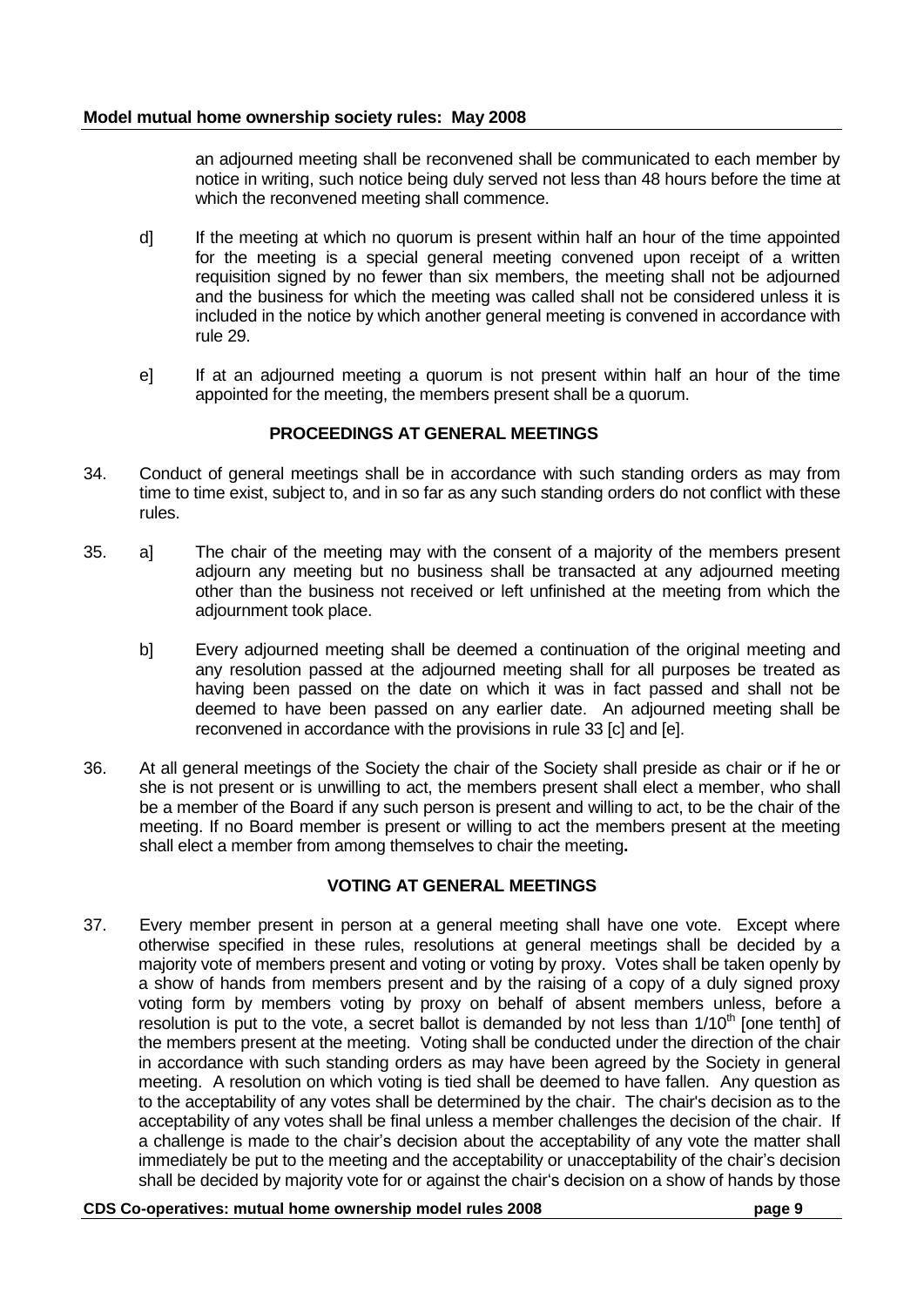members present. Proxy votes shall not be counted in deciding the acceptability or unacceptability of the chair"s decision.

## **BOARD OF DIRECTORS**

- 38. The Society shall have a board of directors [called "the Board"] which shall control and direct the management of the day to day business of the Society.
- 39. The first Board members shall be the founder members of the Society.
- 40. Excluding co-opted members, the Board shall consist of not less than seven members, or of such greater number not more than fifteen as may be decided by the Society in general meeting.
- 41. The Board may from time to time co-opt for any period any suitable persons, whether members of the Society or not, to serve on the Board and may remove such persons. A person co-opted under this rule may take part in the deliberations of the Board and vote at any meeting of the Board. A person may be co-opted to the Board even if their co-option increases the size of the Board beyond the number determined under rule 40. Not more than three such persons shall serve on the Board at any one time.
- 42. a] The founder members who serve as the first Board members and such other persons as they may have co-opted to the Board shall, except as provided in paragraph [b] of this rule, continue in office until the special general meeting called in accordance with paragraph [c] of this rule.
	- b] A Board member holding office before the special general meeting referred to in paragraph [c] of this rule may be removed from office by a resolution carried by  $2/3^{rds}$ [two thirds] of the Board members present and voting in person at a special meeting of the Board called in accordance with rule 62. If any Board member shall be removed from office in accordance with this rule the Board members remaining in office may, in accordance with rule 50, fill the vacancy arising by the removal of such a Board member.
	- c] As soon as may be practicable after the accommodation provided by the Society is ready for occupation and the founder members are reasonably satisfied that appropriate arrangements have been made for the future management of the Society's affairs, the secretary shall convene a special general meeting for the purpose of electing, in accordance with the procedures set out in rules 44-49, a Board and accepting the resignation of the founder members whose places shall be at once taken by those elected to the Board at the special general meeting.

## **SHADOW BOARD**

- 43. While the founder members serve as the Board under the terms of rules 39 to 42 [that is until the special general meeting convened under the provisions of rule 42 c]] the ordinary members of the Society shall be invited at general meeting to elect a shadow Board and shadow officers. The shadow Board shall conduct its activities in accordance with terms of reference and standing orders laid down from time to time by the founder members and shall have the following functions:
	- a] to act as a forum for consultation with the founder members or their agents on day to day matters affecting the management of the Society;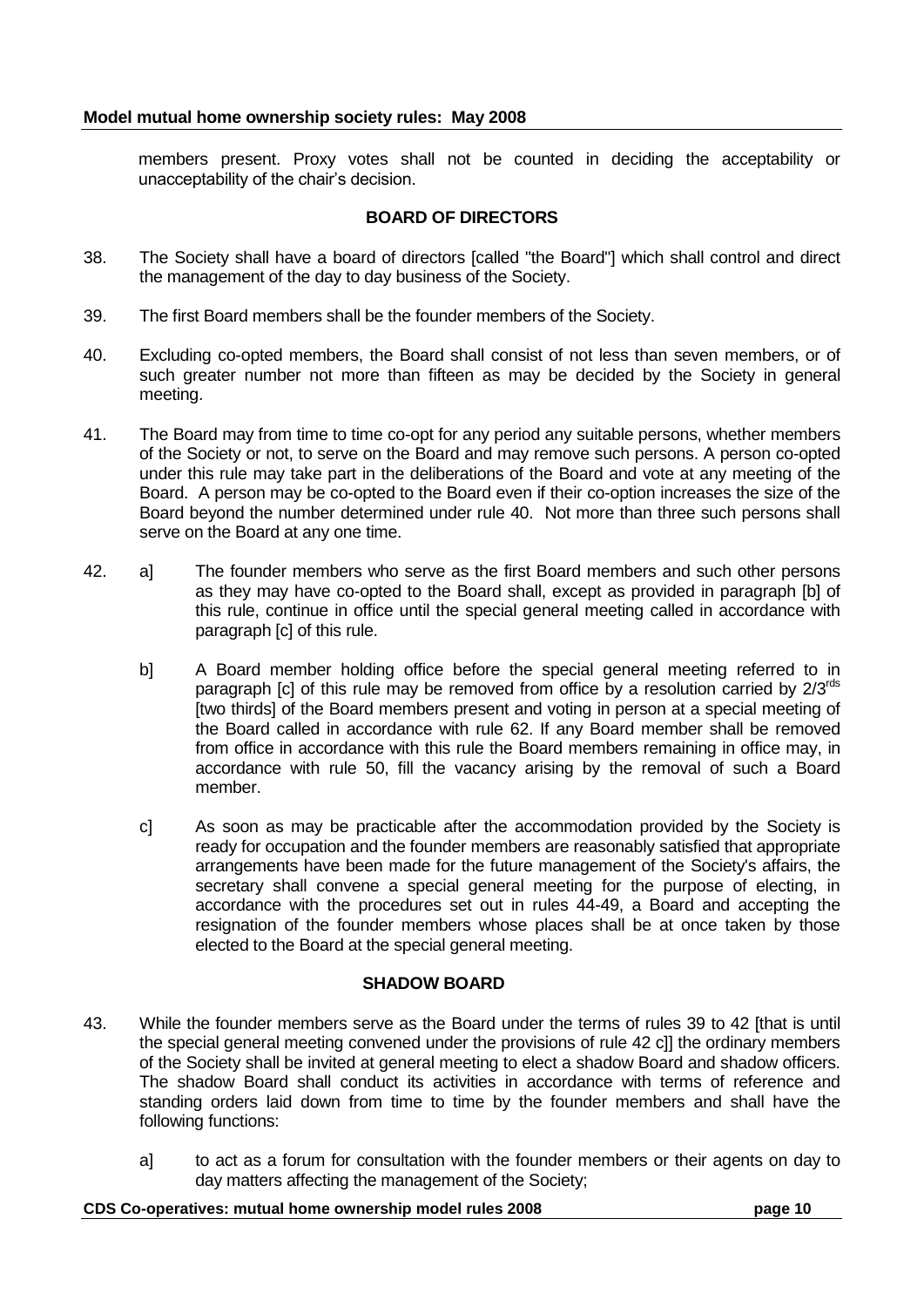- b] guide the training of members of the Society so that members have the understanding necessary to manage their own affairs in accordance with accepted good practice for the management of affordable housing or under agreements entered into by the Society so that the special general meeting to accept the resignation of the founder members under rule 42 c] may be called; and
- c] guide the development of the Society so that it becomes a thriving housing community that is socially, economically and environmentally sustainable.

## **ELECTION OF BOARD AND OFFICERS**

- 44. a] At every annual general meeting of the Society after the special general meeting convened in accordance with the rule 42[c] all the Board members for the time being shall retire from office.
	- b] A retiring Board member shall be eligible for re-election but must be duly nominated as provided for in rule 47.
- 45. The Board shall, at their first meeting after the registration of the Society, elect a chair and treasurer from their own number and appoint a secretary to hold office until the special general meeting called to accept the resignation of the founder members in accordance with rule 42[c].
- 46. The Board shall at their first meeting after the special general meeting called in accordance with rule 42[c], and subsequently at their first meeting after each annual general meeting, elect a chair, who is a Board member and member of the Society, and elect a secretary and a treasurer to serve until the close of the next annual general meeting.
- 47. Nominations of members willing to stand for election to the Board shall:
	- be in writing, and  $\bullet$
	- state the full name, address and occupation of the member nominated, and
	- be signed by the member making the nomination, and
	- contain a signed statement by the member nominated of his or her willingness to be elected to the Board, and
	- contain a statement by the member nominated of his or her willingness to accept the responsibilities of a member of the Board set out in rule 69, and
	- be left at the registered office of the Society, or with the secretary of the Society at the address specified on the nomination form issued with the notice of the meeting, not later than seven days before the date appointed for the general meeting at which elections are to take place.
- 48. Candidates standing for election may also make a statement, not longer than one hundred words, in support of their candidacy which, if made, shall be circulated by the secretary to all members of the Society not later than three days before the meeting at which elections are to take place.
- 49. The election of Board members shall be conducted in the following manner:
	- a] if at any annual general meeting the Board members offering themselves for reelection together with any other of the members duly nominated for election to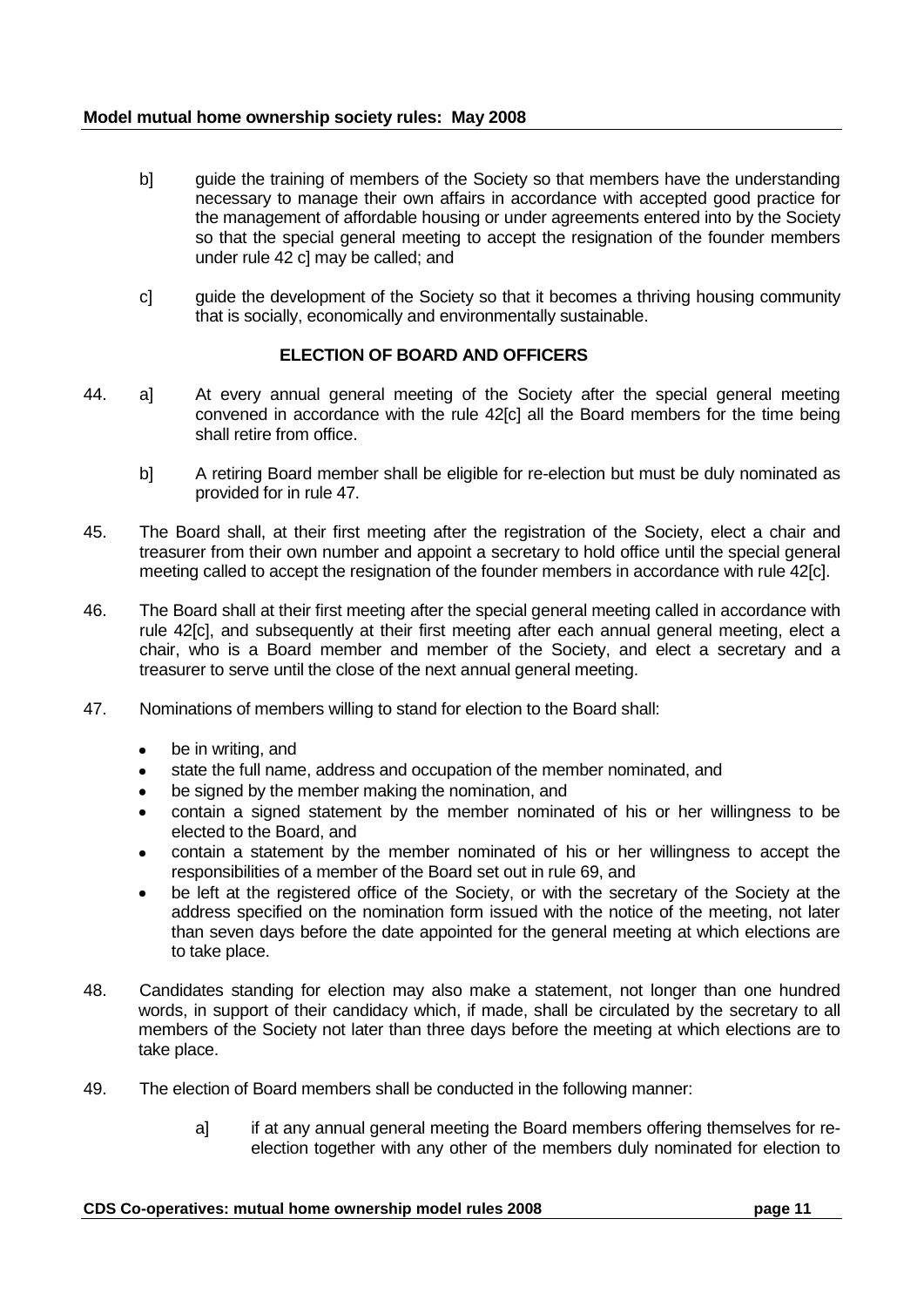the Board do not exceed the number of Board members to be elected, having regard to any decision made by the Society under the provisions of rule 40:

- i) the Board members standing for re-election and the members duly nominated shall be declared by the chair to have been duly elected or reelected unopposed; and
- ii) the meeting may, if the members decide to do so by a majority vote by members present or voting by proxy, accept nominations from the floor to fill the vacancies which remain;
- b] if the Board members standing for re-election and other members duly nominated to serve as Board members exceed the number of Board members to be elected, the secretary or in the absence of the secretary the chair of the Society or other member of the Board nominated by the Board to act as Returning Officer for the election shall, prior to the general meeting at which the elections are to take place and after the date for the close of nominations, prepare or cause to be prepared a ballot paper for the election of Board members: the ballot paper shall state that it is for the election of Board members, give the full names of the members nominated for election to the Board and make provision for a member to record his/her vote on the ballot paper;
- c] each member present in person or voting by proxy shall be entitled to one vote for each vacancy to be filled but shall not give more than one vote to any one candidate;
- d] the votes cast for each candidate shall then be counted and the candidates placed in order according to the number of votes cast for each of them;
- e] the member with the highest number of votes shall be declared elected to the Board followed by the member with the second highest number of votes and so forth until all the available places on the Board are filled. If, however, there is a tie of votes among the lowest scoring candidates for the last available place or places on the Board a second ballot shall be held to decide which of the lowest scoring candidates with tied votes shall be elected to serve on the Board. This second ballot shall be held immediately after the result of the first ballot is declared and, if necessary, shall be repeated until such time as all vacancies on the Board have been filled. In any second or subsequent ballot each member present in person or voting by proxy shall be entitled to one vote for each vacancy remaining to be filled but shall not give more than one vote to any one candidate;
- f] if, having followed the procedure in b] to e] above, a tied vote remains unresolved, the winning candidate shall be selected by the drawing of lots.

# **CASUAL VACANCIES ON THE BOARD**

50. If a vacancy on the Board is not filled by election at the annual general meeting, or if a casual vacancy occurs because of the death or resignation of a Board member, or occurs under the provisions of rule 51 and is not filled at the meeting, the vacancy may be filled by the Board.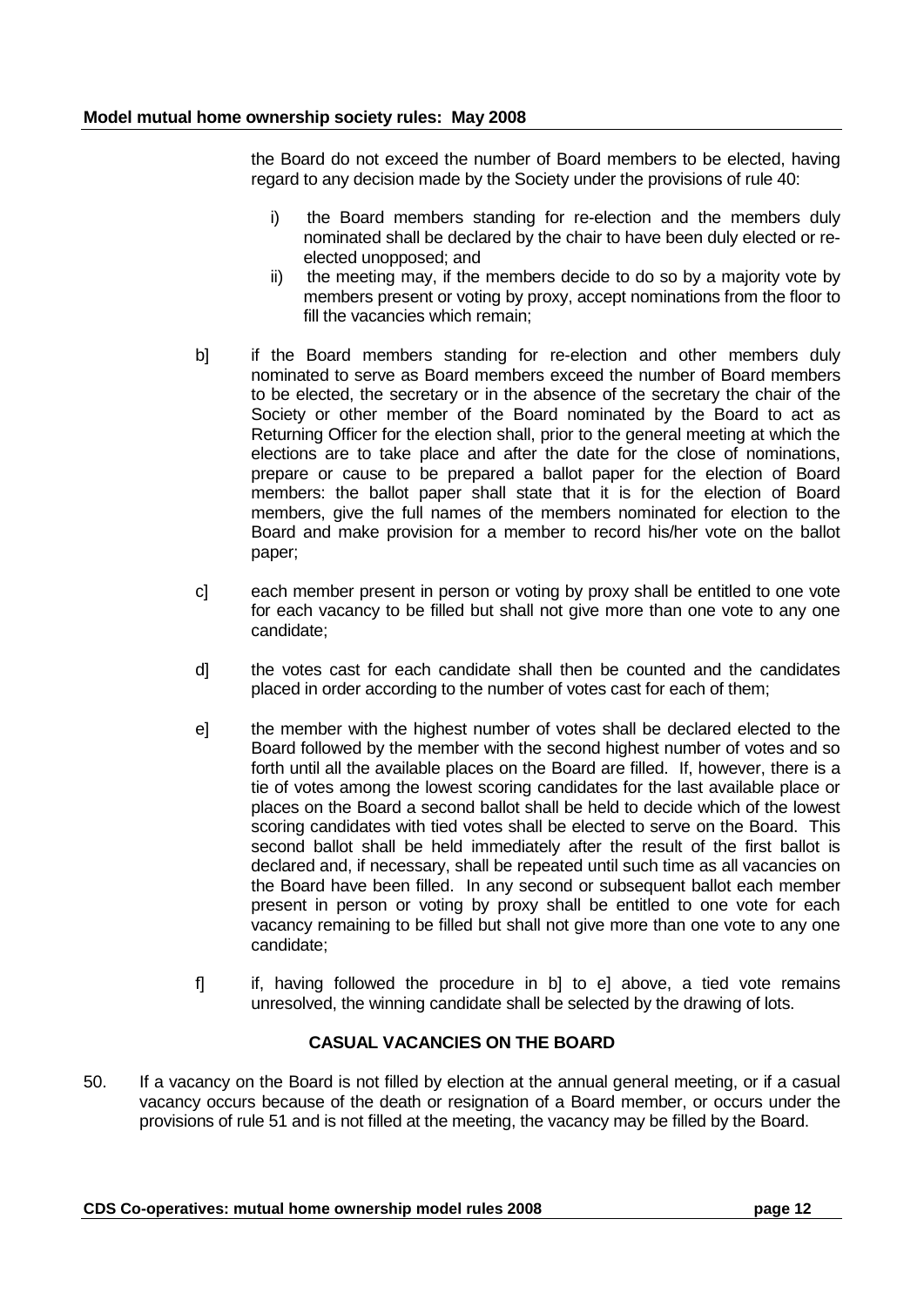## **REMOVAL OF BOARD MEMBER**

- 51. A Board member may be removed from office, either:
	- a] by a resolution carried by a majority of the votes given in person or by proxy in favour of the resolution to remove the Board member at a general meeting or special general meeting at which the resolution to remove the named Board member appeared on the notice convening the meeting, or
	- b] if the Board member is in breach of his or her tenancy or lease and has, within a reasonable time of being notified of it, failed to rectify the breach or has had legal proceedings for the termination of his/her tenancy or for the forfeiture of his/her lease commenced against them, by a resolution to remove the Board member from office passed by a majority  $2/3^{rds}$  (two-thirds) of the members of the Board present and voting at a duly convened meeting of the Board.
- 52. The general meeting or special general meeting at which a Board member is removed may proceed to fill the vacancy in accordance with the election procedures set out in rule 49 save that nominations for the vacancy created may be made from the floor of the meeting and the ballot papers for the election may be provided in the manner the chair of the meeting directs.
- 53. A Board member shall be deemed to have vacated his or her office if he or she:
	- a] becomes bankrupt or enters into an individual voluntary arrangement with creditors, or
	- b] ceases to be a member under rule 23, or
	- c] is disqualified to serve as a director of a company under the provisions of the Company Directors Disqualification Act 1986, the Companies Act 1992, the Insolvency Act 2000 or any other legislation that disqualifies a person from serving as a director of a company, incorporated charity or a co-operative or industrial and provident society, or
	- d] is convicted of an indictable offence, or
	- e] after the special general meeting convened under the provisions of rule 42[c], absents him or herself from four consecutive meetings of the Board without special leave of absence.

# **AVOIDANCE AND DECLARATION OF CONFLICTS OF INTEREST**

- 54. a] Committee members shall at all times seek to avoid conflicts of interest between his or her personal activities and his or her role as a Board member of the Society. Once a year, each Board member shall be required to complete a declaration of interests form on which any known or potential conflict of interest shall be disclosed. Any conflict or potential conflict of interest disclosed shall be recorded by the secretary in a conflicts of interest register which shall be open for inspection at the Society"s registered office.
	- b] If the Society is registered with the Housing Corporation or a successor body as a registered social landlord or provider of social housing it shall not enter into any contract or grant any benefit to a Board member or a person who has been a Board member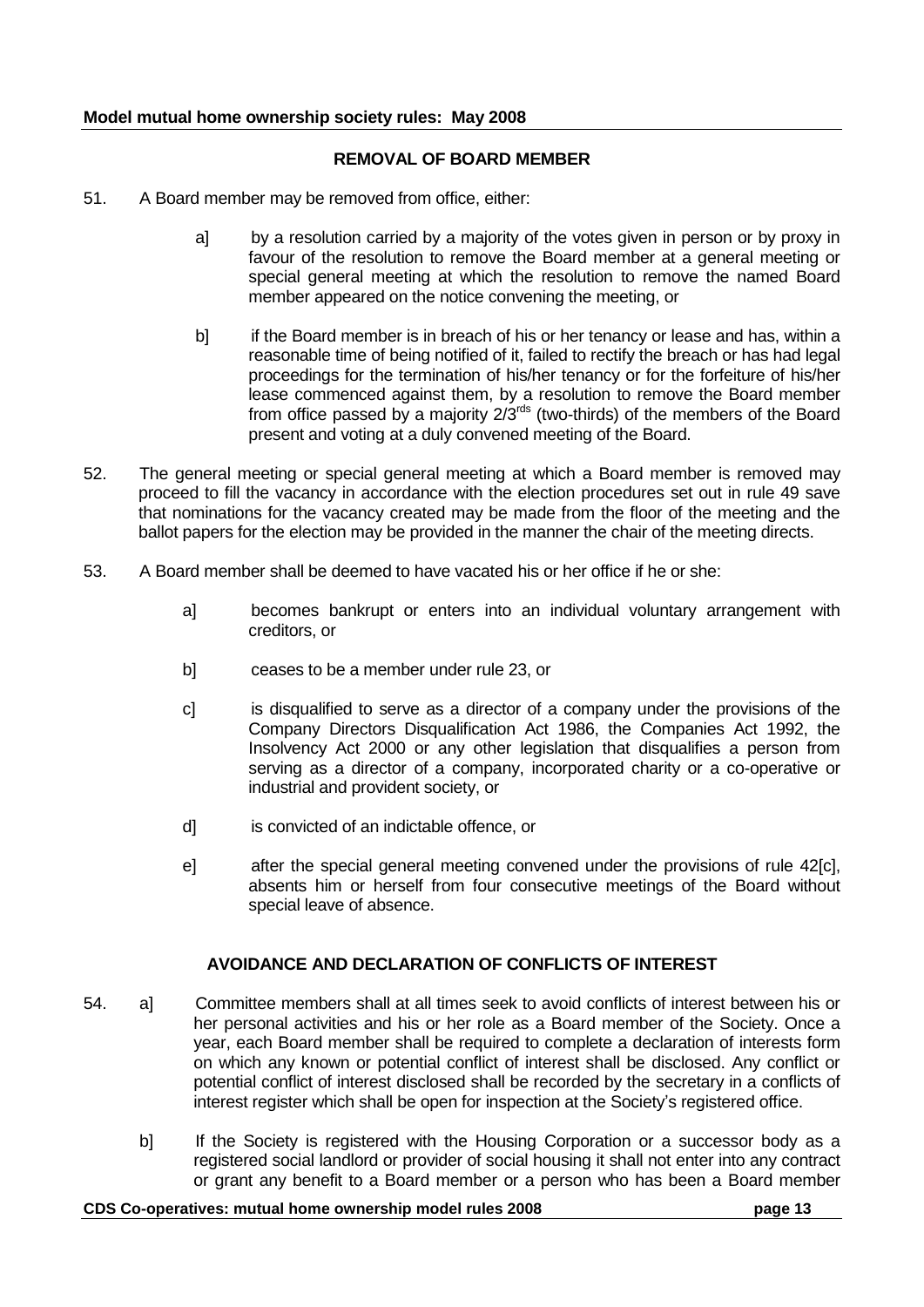within the last twelve months, or to a close relative of such persons, that would cause the Society to be in breach of the provisions of schedule 1 to the Housing Act 1996 or amended or subsequent legislation which makes the grant of such contracts or benefits unlawful.

- 55. Where a conflict of interest cannot be avoided, any Board member who is interested or has a member of his household or a close relative who is interested:
	- personally, or
	- $\bullet$ as a member of a firm, or
	- owner of a business, or  $\bullet$
	- director of a company, or
	- officer of a bank or building society, or
	- in any way whatsoever

in any decision, contract, arrangement, transaction or any other matter about to be discussed by the Board that Board member shall disclose his or her interest to the Board at the meeting. Any Board member who has disclosed a conflict of interest shall withdraw from the meeting while the matter is discussed by the Board and shall not vote on the matter. If by inadvertence he or she does remain while a matter on which he or she has declared a conflict of interest his or her vote shall not be counted. Any Board member so interested shall not be accountable for any profit he or she may receive from such transaction, but he or she shall vacate his or her office either for a period or permanently, if requested to do so by the remaining members of the Board at a special meeting of the Board convened to consider such request. Any act done in good faith by a Board member [whether or not his or her office is vacated under the terms of this rule] shall be valid unless prior to the doing of such act written notice has been served on the Board and an entry has been made in the Board's minute book stating that such Board member has ceased to be a member of the Board.

- 56. For the avoidance of doubt, a Board member shall be deemed not to be interested in any contract, arrangement or other transaction if that interest:
	- a] is as a leaseholder or tenant of property owned or managed by the Society and the contract, arrangement or transaction under discussion does not relate exclusively to the property of which that Board member is a tenant; or
	- b] will not, or is not likely to, result in any pecuniary or other advantage to that Board member, or to a member of that Board member"s family, or a close relative.
- 57. The examples above in rule 55 and 56 are interpretative of the intention of rule 54 to ensure that personal interests and conflicts of interest are declared and avoided. The examples given are for the purpose of illustrating the intention of these rules and are not exclusive.

# **PROCEEDINGS OF THE BOARD**

- 58. The Board shall meet at least four times in every calendar year at such times and places as the Board shall decide. Seven clear days' notice of the date and place of such meetings shall be given in writing or by email or other electronic means which creates a record of sending by the secretary to all Board members and persons co-opted to the Board.
- 59. The quorum of the Board shall be: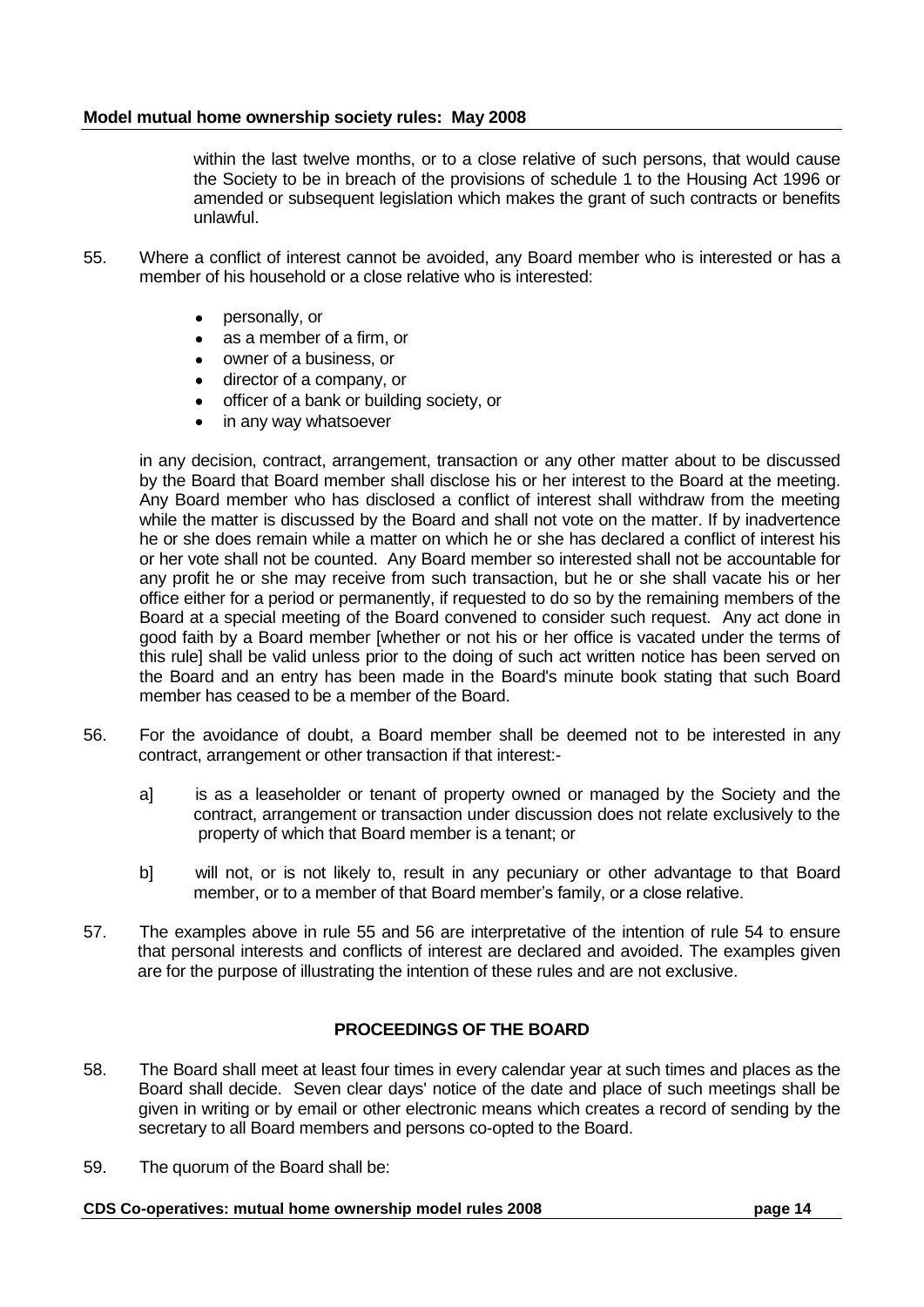- if the number of validly elected or appointed Board members is more than ten, one third  $\bullet$ of that number;
- if the number of validly elected or appointed Board members is less than ten, one half of  $\bullet$ that number.
- 60. Notwithstanding any vacancies on the Board, the remaining Board members may continue to act. If at any time the number of Board members falls below the number necessary for a quorum, the remaining Board members may act as the Board for a maximum period of six months. If, after this six month period has expired, the Board has not appointed Board members to make up their number to that which is necessary for a quorum, the only power which the Board may exercise shall be to convene a general meeting of the Society to elect, in accordance with the election procedure set out in rules 47 to 49, such number of Board members as is required to bring the number of members of the Board to the number necessary to comply with quorum required by rule 59.
- 61. a] If the general meeting called under rule 60 to elect the number of Board members necessary for a quorum is unable to elect such Board members because there is an insufficient number of members willing to take responsibility for the democratic governance of the Society, the general meeting shall appoint a special manager to manage the Society"s business in the absence of a duly elected Board. The special manager shall not be a member of the Society but shall be either a co-opted member of the Society"s Board, an employee, a consultant, or a body corporate. The special manager may exercise all the powers of the Board under these rules that are necessary for the continuing day to day management of the Society"s established business but shall not have the power to expand the scope or nature of the Society"s business activities. The special manager shall, as soon as may be practicable after appointment, call a special general meeting to present to the members proposals for rejuvenation and re-establishment of the Society"s democratic governance. If such proposals are not accepted by the Society, the special manager shall put to the members at the same or subsequent special general meeting proposals for the amalgamation, transfer of engagements, or dissolution of the Society under the provisions of rules 99 -102
	- b] A special manager appointed under this rule may be removed by resolution of a general meeting or special general meeting that elects a Board with sufficient members to form a quorum required by rule 59.
- 62. Special meetings of the Board may be called either by the secretary, or by a notice in writing given to the secretary by the chair of the Board, or by two Board members, specifying the business to be transacted at the special Board meeting. The secretary shall communicate every such notice in writing or by email or other electronic means to all Board members and persons co-opted to the Board as soon as possible after receipt. The special meeting shall be held at the ordinary place for meetings of the Board or such other place as may be specified in the notice convening the meeting. The special meeting shall be held not earlier than three clear days and not later than ten clear days after the receipt by the secretary of the notice requesting it. If the secretary fails to convene the special meeting as required by this rule, the chair of the Board, or the two Board members who have given the notice in writing, may call the meeting. No other business shall be done at the meeting other than the business named in the notice convening the special Board meeting.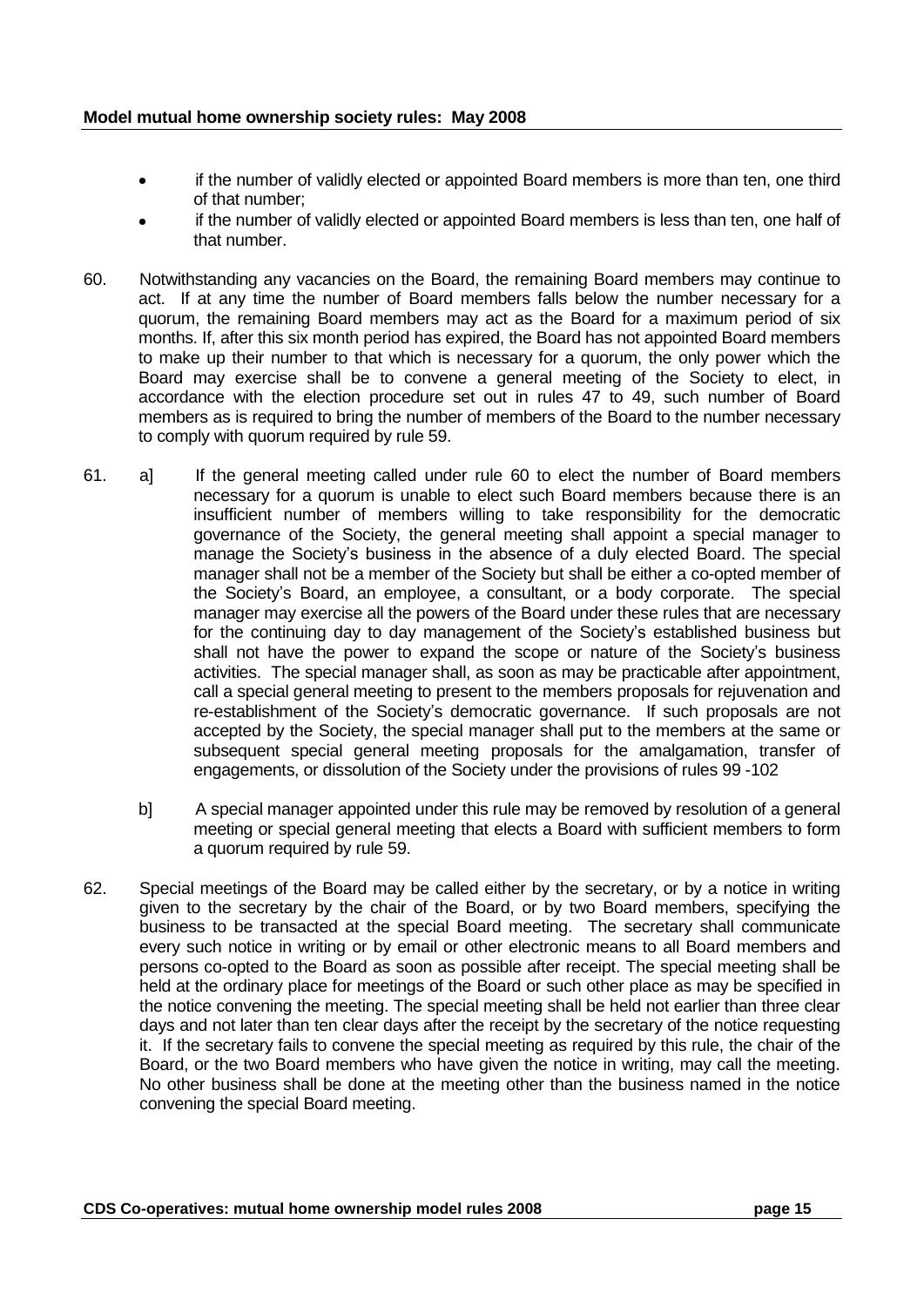# **POWERS OF BOARD**

- 63. The business of the Society shall be conducted by the Board which may exercise all such powers as may be exercised by the Society and are not by these rules or by statute required to be exercised by the Society in general meeting. The Board shall in all things act for and in the name of the Society.
- 64. Without prejudice to the general powers conferred on the Board by these rules the Board may exercise the following powers:
	- a] to purchase, sell, build upon, lease, mortgage or exchange any property or land and to enter into any contracts and settle the terms of such contacts;
	- b] to compromise, settle, conduct, enforce or resist either in a Court of Law or by arbitration any suit, debt, liability or claim by or against the Society;
	- c] to determine from time to time the terms and conditions upon which the property of the Society is to be let, leased or sold, and to make, revoke, and alter and at all times enforce as it thinks fit, such terms and conditions;
	- d] to appoint and remove all solicitors, architects, surveyors and employees of every description;
	- e] to appoint and remove managing agents and to determine from time to time their remuneration and the terms and conditions upon which the managing agents are to act on behalf of the Society;
	- f] to pay all such expenses, including travelling expenses, as are properly incurred by any Board members or persons co-opted to the Board or sub-Board in the execution of his or her duties;
	- g] to take up corporate membership of The Co-operative Development Society Ltd or other secondary Society from which the Society purchases services;
	- h] to become a member, affiliate or subscribe to Co-operatives  $U<sup>K</sup>$  and the Confederation of Co-operative Housing, or
	- i] to affiliate or subscribe to any other organisation that will assist the Society achieve its objects in such manner as the members voting at a general meeting of the Society may from time to time determine.
- 65. A receiver appointed by a mortgagee may exercise such powers of the Board as s/he deems to be necessary to carry out his/her duties.
- 66. a] The Board may delegate any of its powers to sub-committees consisting of such Board members and other persons as it thinks fit.
	- b] Any sub committee shall, in carrying out the powers entrusted to it, conform to the instructions given to it by the Board and shall be governed by the provisions in these rules for regulating the meetings and proceedings of the Board or by any terms of reference or standing orders for the sub committee imposed by the Board.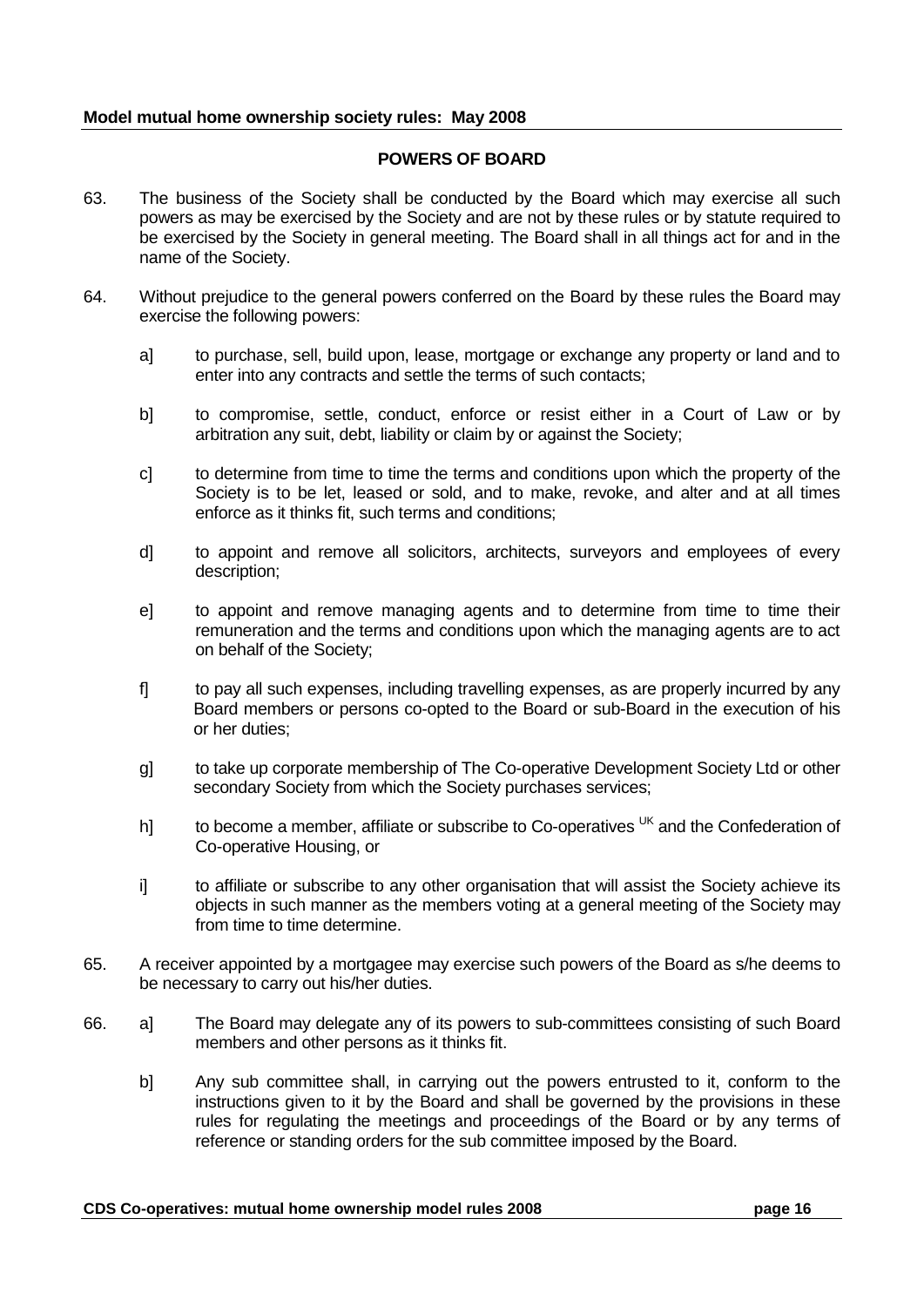- c] Members of any sub committee set-up under these rules shall be bound by the same obligations to disclose and avoid conflicts of interest as the Board is bound under rules 54 to 57.
- d] The Board may also delegate such of its powers as may be necessary or expedient to managing agents appointed under 64[e] or to officers appointed under rule 66.
- 67. All acts done in good faith by any meetings of the Board or of any sub committee shall, notwithstanding that it shall be afterwards discovered that there was any defect in the appointment of any Board member or Board members or that any one or more of them were disqualified, be as valid as if every Board member had been duly appointed and was duly qualified to serve.
- 68. A resolution in writing signed by all Board members or by all members of a sub Board shall be as valid and effectual as if it had been passed at a meeting of the Board or sub Board duly called and constituted.

# **RESPONSIBILITIES OF BOARD MEMBERS**

- 69. The responsibility of all Board members or sub committee of the Board, whether elected, or coopted is to act only and at all times in the best interests of the Society and not for personal benefit or gain or on behalf of any constituency or special or partisan interest group. Without prejudice to this general responsibility each and every Board member shall:
	- a] abide by the Code of Conduct for Board members as agreed from time to time by the Co-operative in general meeting;
	- b] read any agenda, minutes and other papers in advance of each Board meeting;
	- c] attend all Board meetings, unless it is genuinely not possible to do so, and make a positive and constructive contribution to Board proceedings, debate and decision making;
	- d] participate in appropriate training to ensure that he or she has sufficient knowledge and understanding of the Society"s affairs in order properly to exercise the responsibilities and powers of a Board member;
	- e] avoid and declare any conflict of interest as provided for in rules 54 to 57;
	- f] comply with the Data Protection Act 1998 and treat all personal information about members and their households and applicants to the Society as confidential and not disclose any data held on any person by the Society to any other person or organisation unless required to do so by law; and
	- g] accept and fulfil the detailed statement of Board members" responsibilities as agreed from time to time by the Board and as contained in the letter of Board member"s responsibilities which shall be sent by the chair to each Board member as soon as may be practicable after each Board member"s election or appointment or at such other times as the Board may direct. Any Board member who does not sign the statement of Board member"s responsibilities within one month of being required to do so shall cease to be a member of the Board.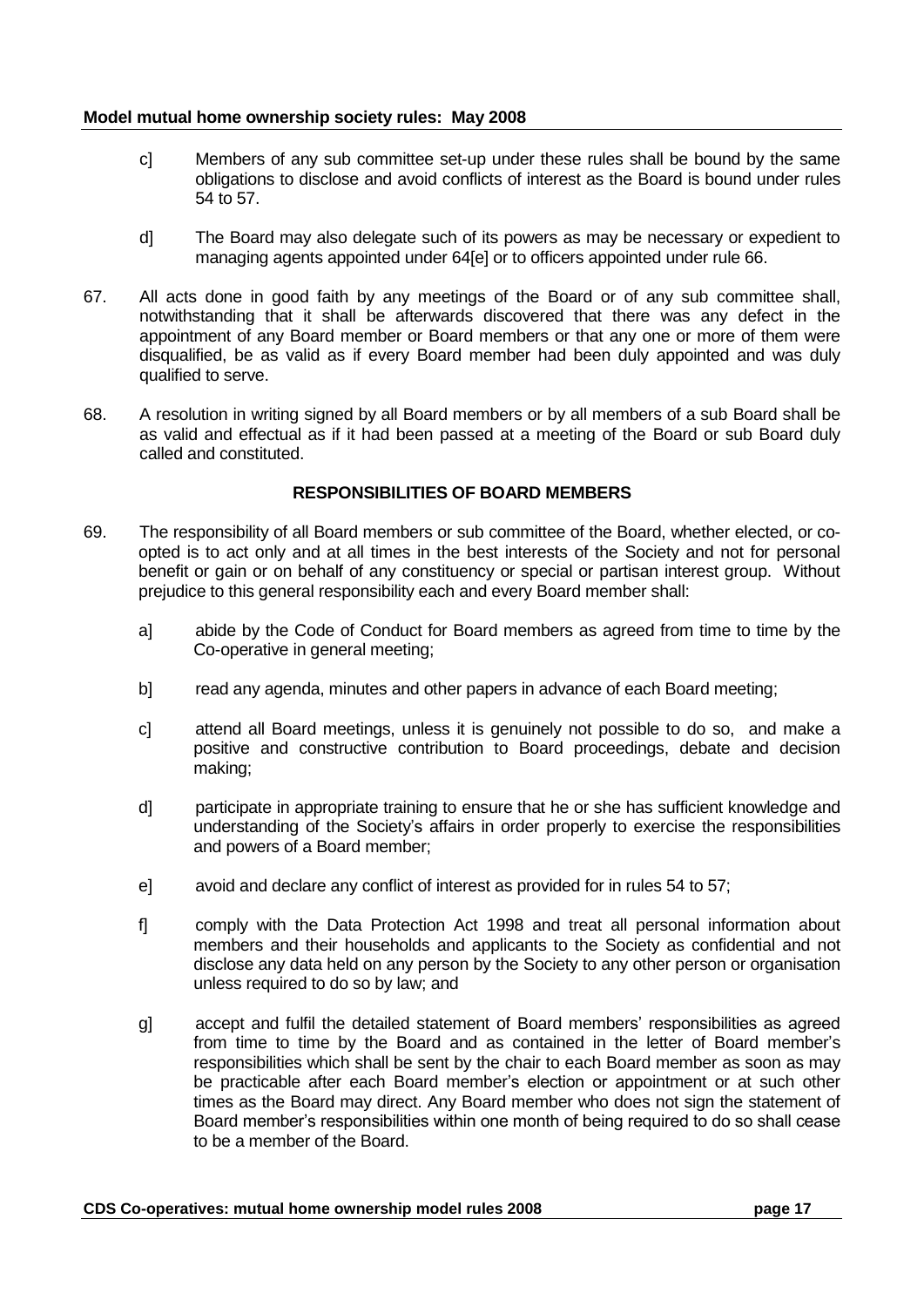#### **OFFICERS**

- 70. a] In addition to the three officers of chair, secretary and treasurer, the Society shall have such other officers as the Board may from time to time determine. The Society's officers shall be appointed and may be removed by the Board to carry out such tasks and fulfil such functions as the Board shall from time to time determine. The officers appointed by the Board shall, if they are members of the Society, not receive any remuneration for carrying out the duties of their office. Officers who are employees of the Society but not members shall receive such remuneration [if any] under their contracts of employment as the Board shall determine.
	- b] The officers and other officers, if any, shall act under the supervision control and direction of the Board and shall discharge their powers and responsibilities in accordance with these rules and with such regulations, standing orders, policies, and procedures as may be established from time to time by the Society which are consistent with these rules.
	- c] The chair shall normally preside at all general meetings of the Society. If at any general meeting or at any Board meeting the chair is absent or declines to act the members shall elect one of their number to chair the meeting.
	- d] The secretary shall ensure that:
		- meetings are properly called, and
		- the names of those present are recorded, and
		- minutes of meetings are kept, and
		- the register of members and officers is maintained, and that a register of equity shares in the Society is maintained as required by rule 90 b], and
		- the use of the Society"s official seal is properly recorded, and
		- all returns required to be made to the Registrar at the Financial Services Authority or to any other statutory regulatory body or any other organisation to which the Society is required to submit returns are submitted by the due date and in the required form.
	- e] The Society officers and any other officer of the Society shall produce or give up all books, papers, documents and records of the Society whenever required to do so by resolution of the Board or the Society in general meeting.

# **SECURITY BY OFFICERS AND INDEMNITY**

71. The Board shall require every officer or employee having receipt or charge of money to provide to the Society an assurance of their honesty and integrity. This shall be done by the officer or employee becoming either bound with or without a surety as the Board may determine in a bond according to one of the forms set out in Schedule 4 of the Act or to give the security of a society or insurer of repute in such sum as the Board shall direct [commonly called "fidelity guarantee insurance"]. Every officer having receipt or charge of money shall, when required to do so by the Board or Society in general meeting, give a just and true account of all monies received by him or her on account of the Society and shall, as and when required to do so, pay all sums due from him or her to the Society.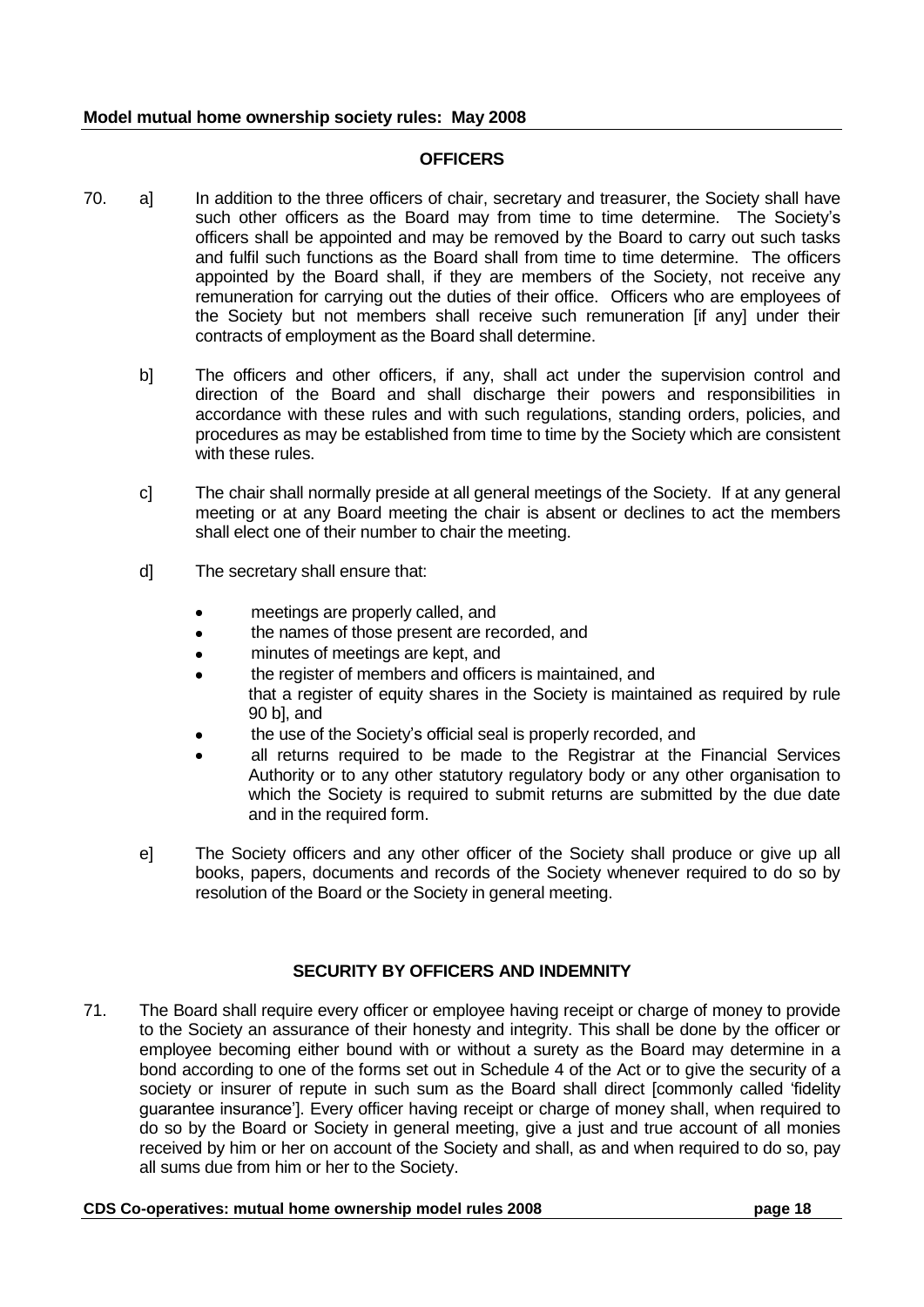- 72. a] Every officer shall be indemnified by the Society against all costs, losses and expenses which he or she may reasonably incur in the discharge of his or her duties including travelling and other out of pocket expenses, and the amount for which such indemnity is provided shall immediately attach as a charge on the property of the Society.
	- b] No officer shall be liable for any loss happening to the Society through the execution of the duties of his or her office unless the loss is the consequence of his/her own dishonesty or gross negligence.

# **PAYMENTS TO OFFICERS AND BOARD**

73. The Society shall not remunerate any member of the Society or any member of any sub Board established by the Society in respect of service as a member of any such sub Board or as an officer. This rule shall not prevent the reimbursement of expenses properly incurred by any person on behalf of the Society.

# **BORROWING POWERS**

- 74. The Society shall have power to borrow money for the purpose of the Society provided that at the time of borrowing the sum of the amount remaining undischarged of monies previously borrowed and the amount of the proposed borrowing shall not exceed £20,000,000 [twenty million pounds] and that for this purpose:
	- a] the amount remaining undischarged of any deferred-interest or index-linked monies previously borrowed by the Society or on any deep discounted security shall be deemed to be the amount required to repay such borrowing in full if such borrowing became repayable at the time of the proposed borrowing; and
	- b] the amount of any proposed borrowing intended to be on index-linked or on any deep discounted security shall be deemed to be the proceeds of such proposed borrowing receivable by the Society at the time of the proposed borrowing.
- 75. The rate of interest payable at the time terms of borrowing are agreed on any money borrowed shall not exceed the rate of interest which, in the opinion of the Board, is reasonable having regard to the terms of the loan. The Board may delegate the determination of the said interest rate within specified limits to an officer, Board member or to a sub Board.
- 76. The Society shall have the power to enter into rate cap and/or interest swap transactions and other financial hedging instruments to manage the risk of interest rate fluctuations on its borrowings if it considers it is prudent to do so. If it exercises this power it shall comply with the terms and conditions for entering into such transactions set out in appendix 2 to these rules.
- 77. The Society shall not receive money on deposit.
- 78. The Society may receive from any source, donations towards the work of the Society.

#### **INVESTMENT**

79. a] The funds of the Society may, to the extent permitted by the law for the time being in force, be invested: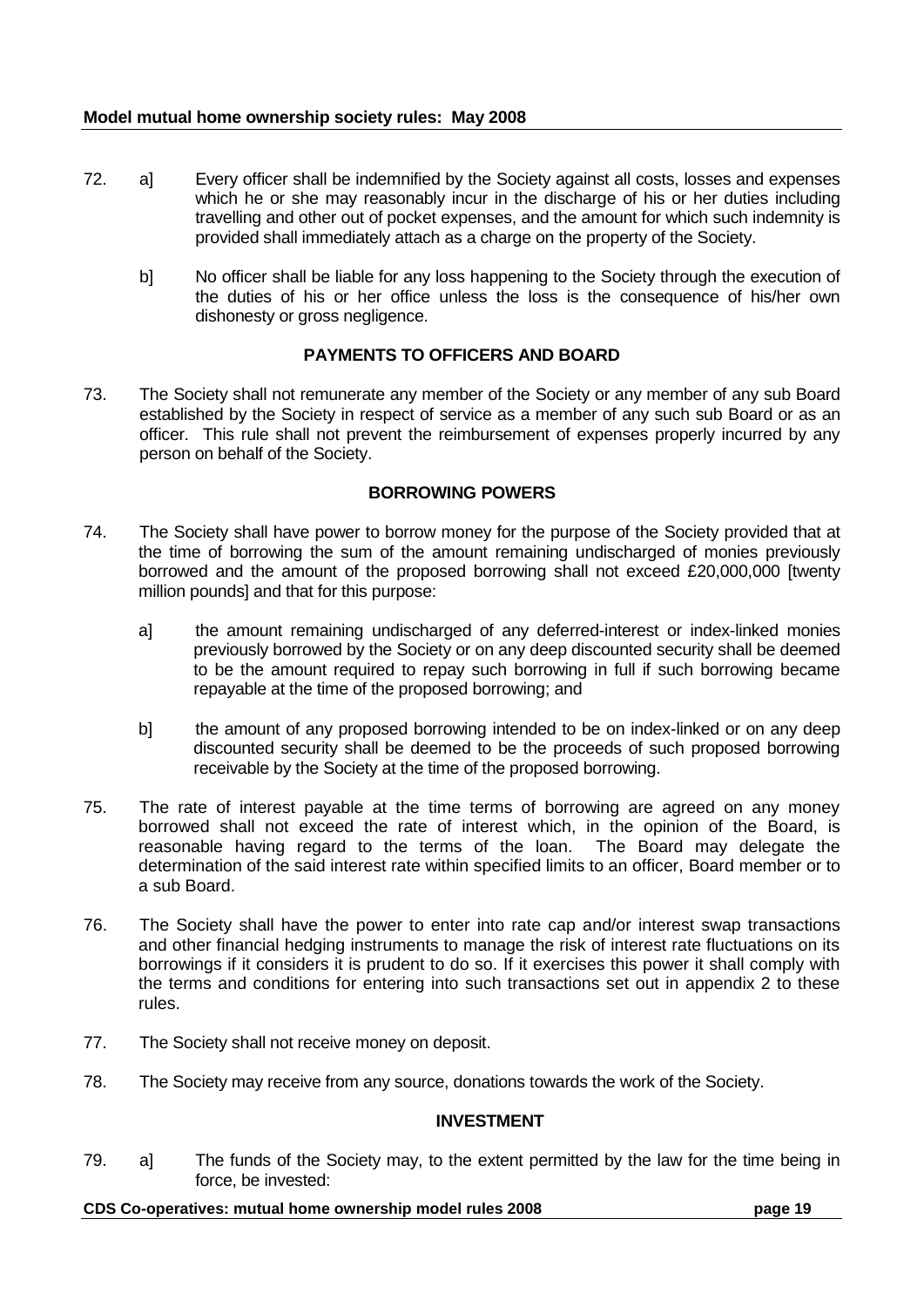- i] in any manner expressly authorised by the Act;
- ii] in any investments covered by Parts I, II and III of the First Schedule to the Trustee Investments Act 1961 or in stocks or shares or debentures of any body corporate but subject in the case of any investments under paragraphs 1 and 3 of Part III or of any body incorporated overseas to the taking of advice in accordance with the provisions of section 6 of the Trustee Investments Act 1961;
- iii] in shares, loan stock or on the security of any Industrial and Provident Society;
- iv] in any freehold, or leasehold property whatever in the United Kingdom;

but shall not be invested otherwise.

- b] The Society may, to the extent permitted by the law for the time being in force, delegate in writing to a suitable person the exercise of the management or investment of the property for the time being forming part of the property of the Society. A suitable person shall be a person whom the Society reasonably believes to be qualified by ability and experience in the matters delegated, and who is an exempted person for the purposes of Part I of the Financial Services Act 1986 as amended or re-enacted from time to time.
- c] The Society may appoint any member or members to vote on its behalf at meetings of any other body corporate in which the Society has invested any part of its funds.

# **BAN ON PAYMENTS OF PROFIT TO MEMBERS**

80. No portion of the income or the property of the Society shall be transferred either directly or indirectly by way of bonus or otherwise by way of profit, to members of the Society except in so far as the equity share scheme in a member"s lease may provide for payments to be made to the member on the assignment of the equity shares held in the Society.

# **SURPLUSES**

- 81. a] The Society may apply any surpluses towards carrying out the objects of the Society.
	- b] A general meeting may set aside any part of the surpluses arising in any year to be donated or loaned for any purposes that are compatible with the objects of the Society and determined by the members in general meeting.
	- c] If in any year of account the Society"s net income (excluding interest received and receivable on reserves) exceeds its expenditure and the Society can, to the satisfaction of its auditors, demonstrate that it has sufficient reserves to meet the immediate and longer term costs of fulfilling its responsibilities to repair and maintain the housing it owns or manages, the Society may use such part of the surplus as its auditors advise is prudent to declare a dividend payment to members and former members who left the Society during the year of account for which the dividend is declared. Such dividend shall be distributed to members and former members in proportion to their revenue transactions with the Society during the year of account for which the dividend payment is declared and in accordance with a scheme for dividend distribution certified as equitable by the Society"s auditors and agreed by members in general meeting. Where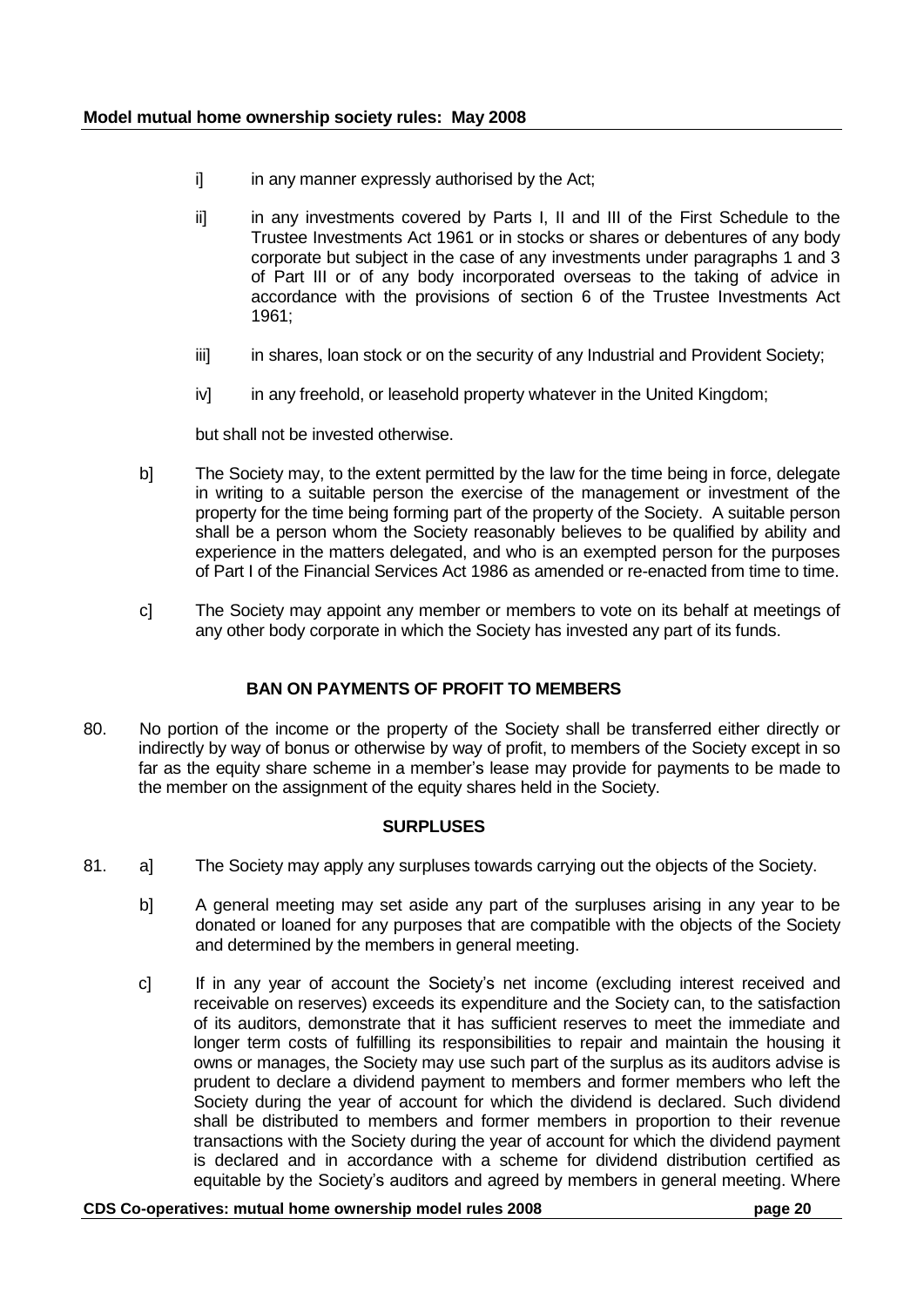a dividend is declared and a member or former member owes a debt to the Society, whether from arrears of rent or service charge payments of for any other cause, that member or former member"s dividend, or such part of it as may be required, shall be used to satisfy the debt.

# **AUDIT**

- 82. a] The Society shall in accordance with Sections 4 and 8 of the Friendly and Industrial and Provident Societies Act 1968 ("the 1968 Act"), appoint in each year an auditor who is a qualified auditor under the terms of Section 7 of the 1968 Act to whom the accounts of the Society for that year shall be submitted for audit as required by the Act. The auditor shall have all such rights in relation to notice of and audience at general meetings, access to books, the supply of information and otherwise as are provided by the 1968 Act. Save as provided for in paragraph c] of this rule, every appointment of an auditor shall be made by resolution of the Society at a general meeting.
	- b] None of the following persons shall be appointed as auditor of the Society:
		- i] a member officer or employee of the Society;
		- ii] a person who has any of the following relationships to a Board member, officer or employee of the Society:
			- 1] a close relative [by blood or marriage];
			- 2] a partner of or a member of the person's family;
			- 3] an employer;<br>4] a business pa
			- a business partner.
	- c] The first appointment of an auditor shall be made within three months of the registration of the Society and shall be made by the Board if no general meeting of the Society is held within that time.
	- d] An auditor appointed to audit the accounts and balance sheet of the Society for the previous financial year shall be re-appointed as auditor of the Society for the current year of account, whether or not any resolution expressly re-appointing the auditor has been passed; unless:
		- i] a resolution has been passed at a general meeting of the Society appointing somebody instead of the auditor or providing expressly that the auditor shall not be re-appointed; or,
		- ii] the auditor has given to the Society notice in writing that the auditor is unwilling to be re-appointed; or
		- iii] the auditor is not a qualified auditor or is a person mentioned in paragraph [b] of this rule;
		- iv] the auditor has ceased to act as auditor of the Society by reason of incapacity;
		- v] if the Society is a registered social landlord registered under Section 1 of the Housing Act 1996 and the Board has given notice in writing to the auditor of its intention to tender the audit in order to comply with the Housing Corporation's Code of Audit Practice;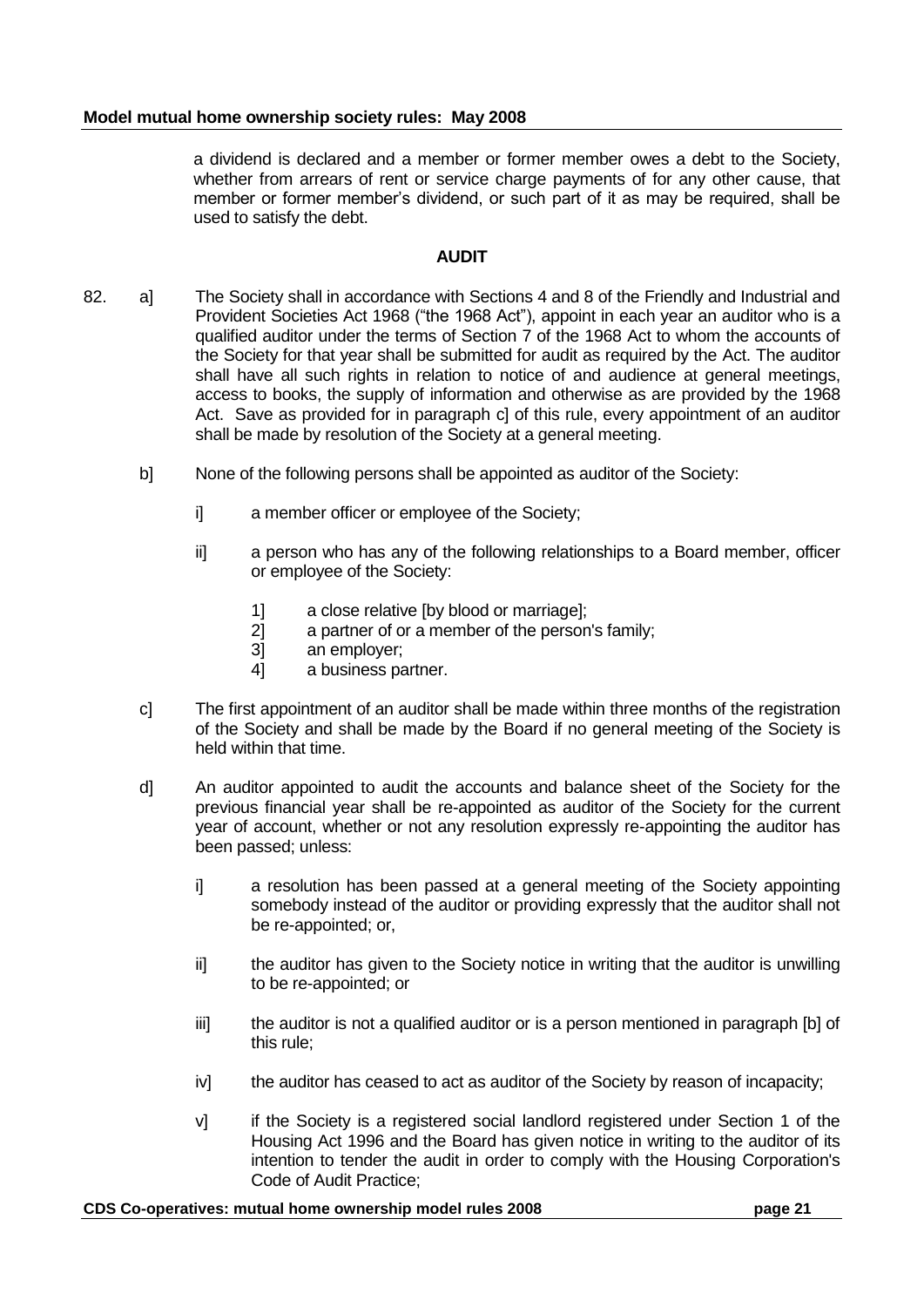provided that a retiring auditor shall not be automatically re-appointed if notice of an intended resolution to appoint another person in that auditor's place has been given in accordance with paragraph e] of this rule and the resolution cannot be proceeded with because of the death or incapacity of that other person or because that other person is not a qualified auditor or is a person mentioned in paragraph b] of this rule.

- e] A resolution at a general meeting of the Society:
	- i] appointing another person as auditor in place of a retiring auditor; or
	- ii] providing expressly that a retiring auditor shall not be re-appointed;

shall not be effective unless notice of the intention to move it has been given to the Society not less than 28 days before the meeting at which it is to be moved. On receipt by the Society of notice of such an intended resolution the Society shall immediately send a copy of the notice to the retiring auditor. If it is practical to do so the Society shall give notice to its members of the intended resolution at the same time and in the same manner as it gives notice in accordance with these rules of the meeting at which the resolution is to be moved. Where the retiring auditor makes any representations in writing to the Society with respect to the intended resolution or notifies the Society that s/he intends to make such representations, the Society shall notify the members accordingly as required by Section 6 of the 1968 Act.

# **ACCOUNTS**

- 83. The Society shall keep proper books and other records of account with respect to all its financial transactions and to its assets and liabilities in accordance with the requirements of Section 1 and 2 of the 1968 Act, and shall establish and maintain a satisfactory system of control of its accounting records, its cash holdings and all its receipts and payments.
- 84. The Board shall ensure that the Society's accounts and balance sheet are submitted for audit to the Society's auditor and the auditor shall in accordance with the requirements of Section 9 of the 1968 Act make a report to the Society on the accounts examined by the auditor and on the revenue account or accounts and the balance sheet for the year of account in respect of which the auditor has been appointed.

# **ANNUAL RETURNS**

- 85. Every year not later than the date provided by the Act or where the return is made up to the date allowed by the Registrar not later than the time after such date as is permitted by the Act the secretary shall send to the Financial Services Authority in the form prescribed the Society's annual return relating to its affairs for the period required by the Act together with:
	- a] a copy of the report of the auditor on the Society's accounts for the period included in the return, and;
	- b] a copy of each balance sheet made during the period and of the report of the auditor on that balance sheet.
- 86. The Society shall supply free of charge to every member or person interested in the funds of the Society on application a copy of the latest annual return of the Society together with a copy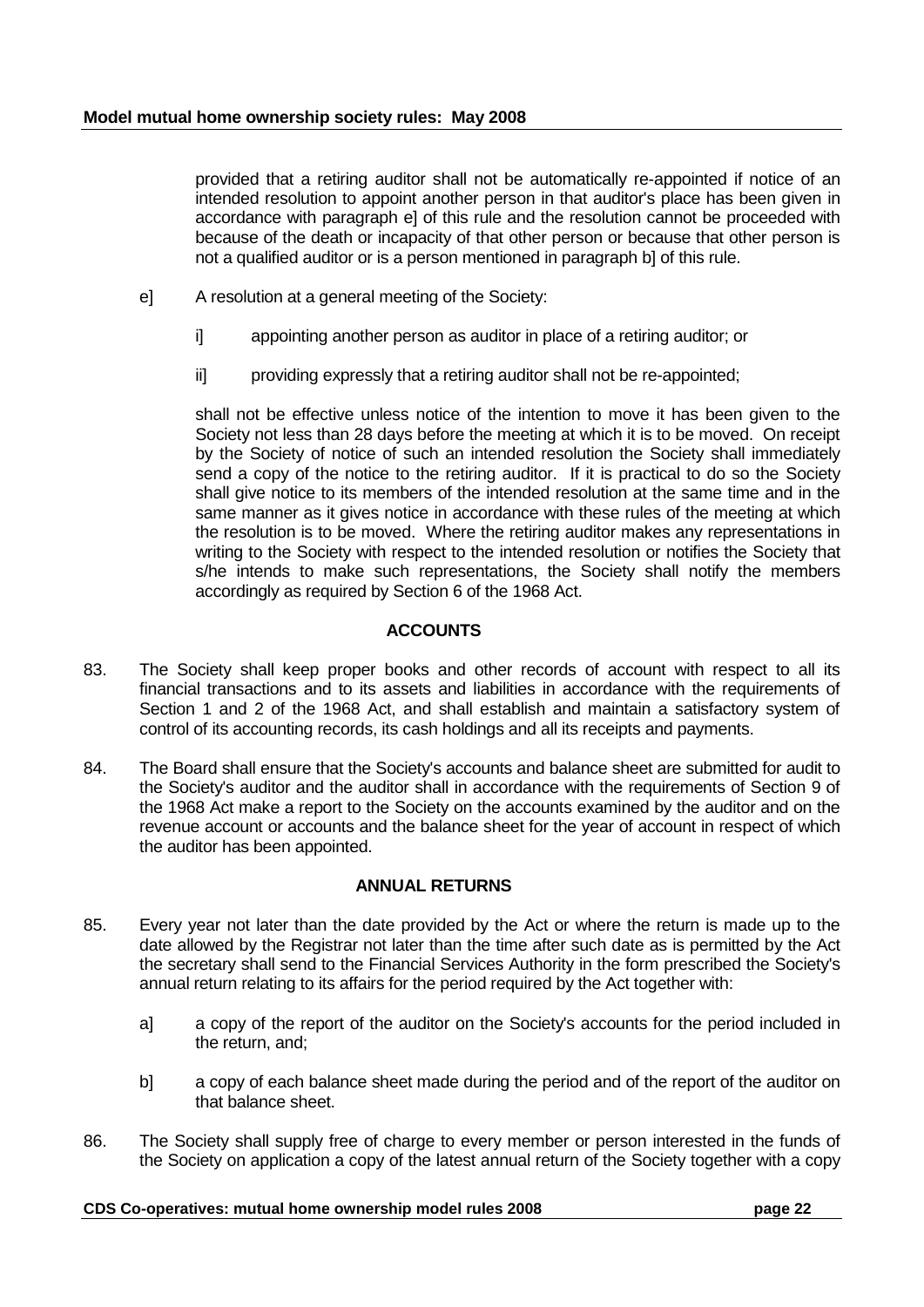of the accounts and balance sheet and the report of the auditor contained in the return and on the accounts and balance sheet.

87. The Society shall keep a copy of the latest balance sheet for the time being and auditors report hung up in a conspicuous place at its registered office.

### **INSPECTION OF BOOKS**

88. Any member or person having an interest in the funds of the Society shall be allowed to inspect his/her own account and the books containing the names of the members, including the details contained in the duplicate register of members between the hours of 9.30am and 5.30pm on any day excepting Saturdays, Sundays and Bank Holidays or at any other place where the same records are kept, subject to this right of inspection being carried out in accordance with the arrangements for inspection of records as may be made from time to time by the Society in general meeting.

## **MINUTES AND RECORDS**

- 89. Minutes of every general meeting and of every Board meeting shall be kept and presented for approval as an accurate record at the next respective meeting and signed by the chair of the meeting at which they are presented and approved. All minutes signed as an accurate record shall, subject to any amendments which may be recorded in the following meeting, be conclusive evidence of any facts stated in the minutes or decisions made at the meeting the minutes record.
- 90. The Society shall keep at its registered office:
	- a] a register of members in which the secretary shall enter or cause to be entered the following particulars;
		- i] the names and addresses of the members;
		- ii] a statement of the share held by each member and the amount paid for the share;
		- iii] a statement of other property in the Society whether in loans or loan stock, held by each member;
		- iv] the date at which each person was entered in the register as a member, and the date at which any persons cease to be a member;
		- v] the names and addresses of the officers of the Society with the offices held by them and the dates on which they assumed office.

The inclusion or omission of the name of any person in or from the register of members shall, in the absence of evidence to the contrary, be conclusive that such person is or is not a member of the Society.

- b] a register of equity shares in the Society showing:
	- i] the date of issue of the equity shares, and
	- ii] the unique identifying reference number for each equity share, and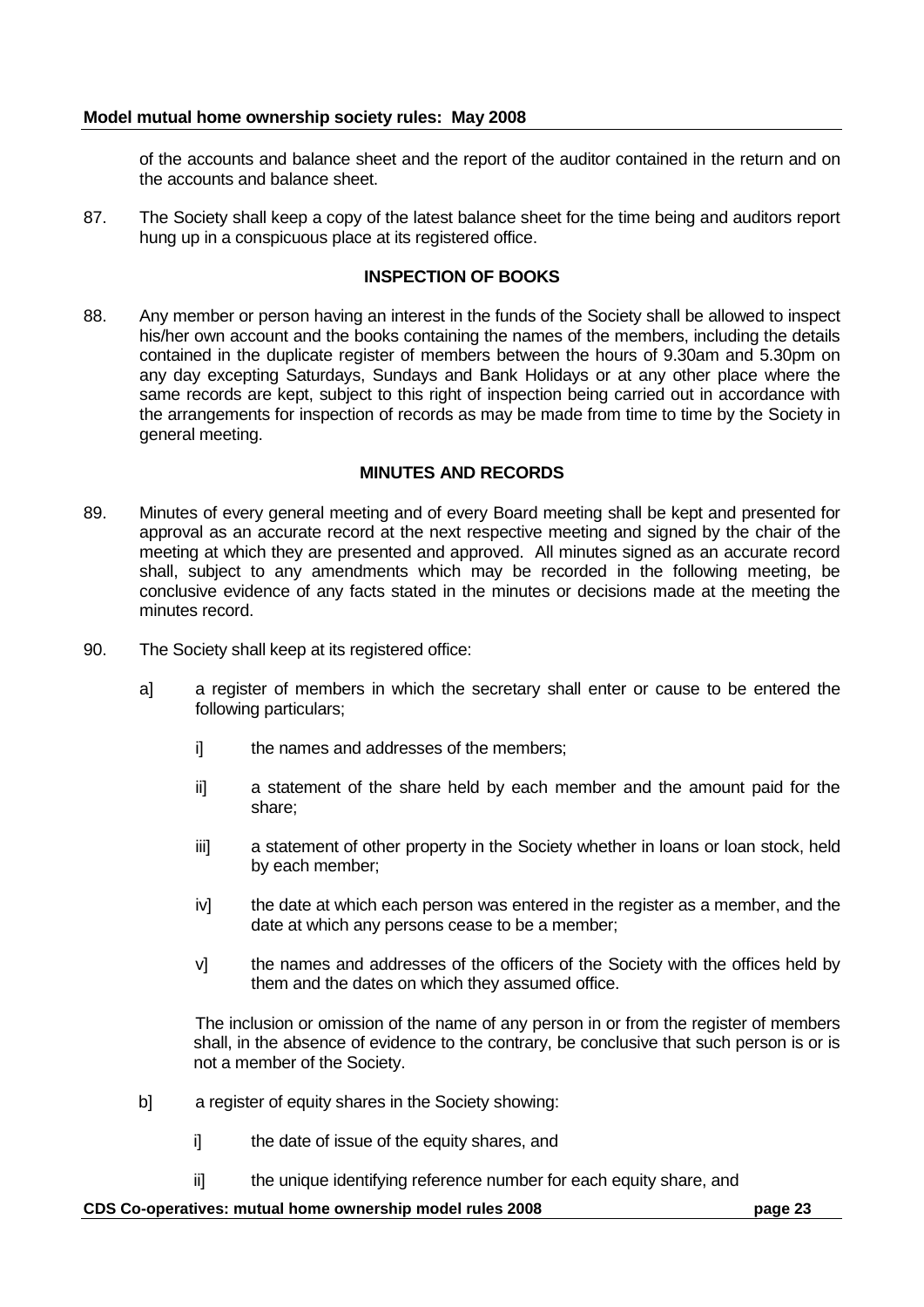- iii] the initial value of the equity shares issued, and
- iv] the formula by which the increase [or decrease] in the value of each equity share issued is to be calculated, and
- v] the date(s), if any on which the equity shares have been assigned, and
- vi] the name and address of the member currently holding each equity share
- 91. The Society shall also keep at its registered office a duplicate register of members in which the secretary shall enter all the particulars in the original register of members other than those mentioned in paragraph a] ii] and iii] of rule 90. The Society shall also keep a duplicate equity share register in which the secretary shall enter all the particulars in the original register of equity shares other than those mentioned in paragraph b] v] and vi] of rule 90.
- 92. The registered name of the Society shall be kept painted or fixed in a conspicuous position in an easily legible form on the outside of every office or place in which the business of the Society is carried on, and the registered name of the Society shall be engraved in legible characters on its seal, and shall be mentioned in all business letters of the Society, notices, advertisements, electronic communications and other official publications of the Society and in all bills of exchange, promissory notes, endorsements, cheques and orders for money or goods purporting to be signed by or on behalf of the Society and in all bills, invoices, receipts and letters of credit of the Society

#### **SEAL**

93. The Society shall have a seal kept in the custody of the secretary and used only by the authority of the Society. Sealing shall be attested by the signatures of the secretary and two members of the Board.

#### **DISPUTES**

- 94. al Any dispute concerning matters governed by these rules between a member, or any person aggrieved who has not for more than six months ceased to be a member, and the Society or an officer thereof shall be considered in accordance with the Society"s Disputes Procedure agreed from time to time by the Society in General Meeting. The secretary shall, on request, provide any member or person interested in the Society with a copy of the Society"s current Dispute Procedure. Provided that any internal disputes procedure established by the Society has been exhausted without the dispute being resolved, either party may request the dispute to be submitted to the County Court whose decision shall be binding and conclusive, and application for the enforcement thereof may be made by either party to the County Court.
	- b] The costs of referring the dispute to the County Court shall be borne as the County Court directs.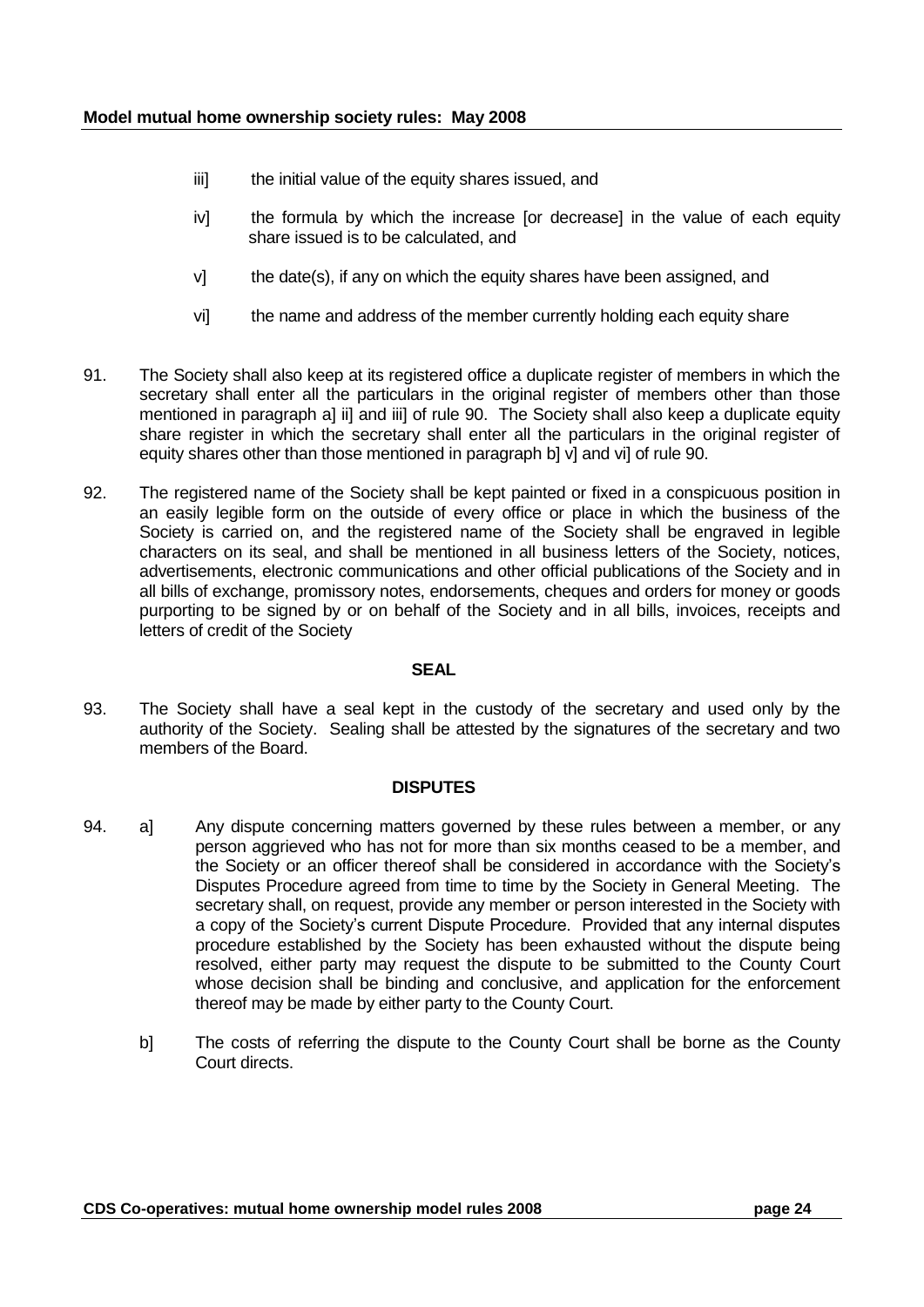## **STATUTORY APPLICATIONS TO THE REGISTRAR**

- 95. a] Any 10 members each of whom has been a member of the Society for not less than 12 months immediately preceding the date of the application may apply to the Financial Services Authority in the form prescribed by Treasury Regulations to appoint an accountant or actuary to inspect the books and other financial records of the Society and to report on them.
	- b] 1/10th [one tenth] of the whole number of members, or if the number shall at any time exceed 1000, 100 members may apply to the Financial Services Authority in the form prescribed by Treasury Regulations:
		- i for the appointment of an inspector or inspectors to examine into the affairs of the Society and to report on the Society's affairs, or;
		- ii] for the calling of a special general meeting of the Society.

# **COPIES OF THE RULES TO BE SUPPLIED**

96. The secretary shall provide a copy of these rules of the Society to each member free of charge and to any other person on demand on the payment of a charge of no more than 10 pence or such other charge as may from time to time be specified by the Registrar of Friendly Societies under the provisions of the Act.

## **AMENDMENT OF RULES**

- 97. Any rule of the Society contained in these rules may be rescinded or amended or a new rule may by made by a resolution carried by 2/3<sup>rds</sup> (two-thirds) of the votes given on the resolution to amend these rules at any special general meeting of which notice has been given specifying the intention to propose such a recision, amendment or new rule.
- 98. Application for the registration of every amendment of rules shall be made to the Financial Services Authority in the manner and form required by Treasury Regulations as soon as practical after the special general meeting at which the decision to rescind or amend or make a new rule has been taken. Once an amendment has been registered, a copy of it shall be issued to every member and supplied with every copy of the rules issued after the amendment of rules has been registered. No amendment of rules is valid until registered by the Financial Services Authority. If the Society is registered with the Housing Corporation under the provisions of Section 1 of the Housing Act 1996 no amendment of these rules is valid without the consent of the Housing Corporation given under the seal of the Corporation as required by Schedule 1, Part II, Paragraph 9(3) of the Housing Act 1996 and a copy of such consent from the Housing Corporation shall be sent with the copies of the amendment required by Section 1(1) of the Act when the application to register the amendment of these rules is made to the Financial Services Authority.

# **AMALGAMATION, TRANSFER OF ENGAGEMENTS AND DISSOLUTION**

99. Subject to rule 102 the Society may, by special resolution passed at a general meeting in the manner prescribed in the Act, amalgamate with or transfer its engagements to any other Society having similar objects.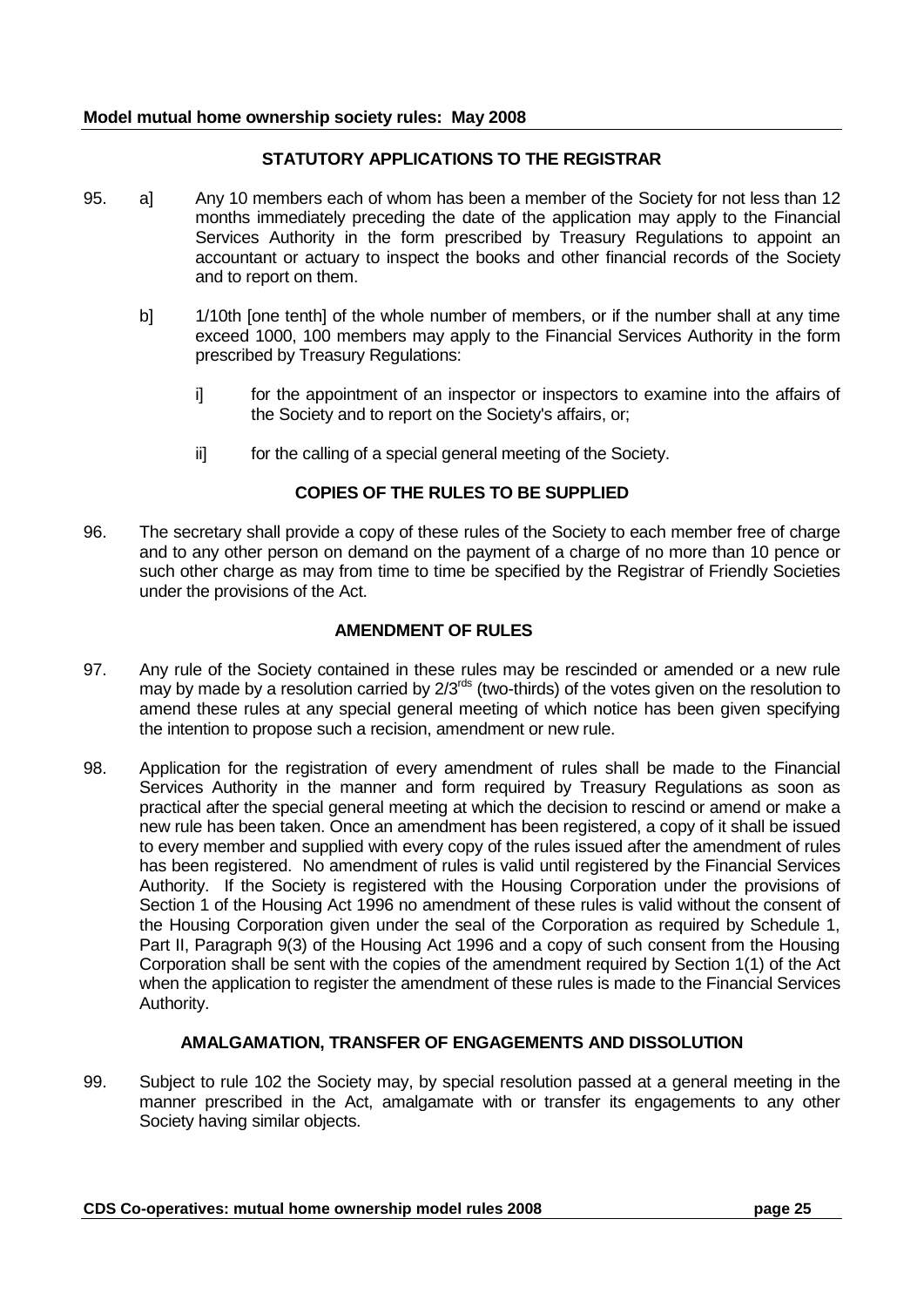- 100. Subject to rule 102 the Society may be dissolved:
	- a] by an order to wind up the Society or a resolution for the winding up in the manner provided for in the Act;
	- b] by the consent of three-quarters of the members shown by their signatures to an instrument of dissolution in the form provided for by Treasury Regulations.
- 101. If on the winding up or dissolution of the Society there remains after satisfaction of all its debts and liabilities, any assets or other property whatsoever, the assets or other property shall be disposed of by way of gift to another Society or Industrial and Provident Society having similar objects to the Society or to a charity which has, among its objects, the provision of housing or relief of homelessness. Such disposal shall be decided by special general meeting of the Society before dissolution. On the winding up or dissolution of the Society, no member shall receive any property or sum beyond:
	- a] the repayment of any investment in the Society to which the member is entitled and any interest due on such investment; and/or
	- b] any payment to the member provided for in the member"s lease or on the surrender of that lease of the increased value in any equity shares held by that member in accordance with the terms of the equity share scheme set out in the lease.
- 102. If the Society is registered with the Housing Corporation the statutory procedure under the Act referred to in rules 99 and 100 shall be subject to the consent of the Housing Corporation under the provisions of Schedule 1, Part II, Paragraph 12 of the Housing Act 1996.

# **INTERPRETATION**

- 103. In these rules, unless the subject matter or context is inconsistent with them, the following words and phrases shall have the following meanings:
	- a] words importing the singular or plural shall include the plural or singular respectively;
	- b] "the Act" refers to the Industrial and Provident Societies Acts 1965 to 2002, or any Act or Acts amending or in substitution for them for the time being in force;
	- c] "the Society Principles" refers to the principles adopted at the Centennial Congress of the International Society Alliance on 23<sup>rd</sup> September 1995, a copy of which are appended to these rules;
	- d] "the 1968 Act" refers to the Friendly and Industrial Provident Societies Act 1968;
	- e] "tenant" shall mean any person other than a body corporate who holds, either individually or jointly, a periodic tenancy entitling them to occupy residential property owned or managed by the Society and "leaseholder" shall mean any person other than a body corporate who holds either individually or jointly a lease for a specified term of years entitling them to occupy residential property owned by the Society and hold equity shares issued by the Society;
	- f] "general meeting" shall mean any meeting of the Society convened under rule 29, including annual general meetings, ordinary general meetings and special general meetings;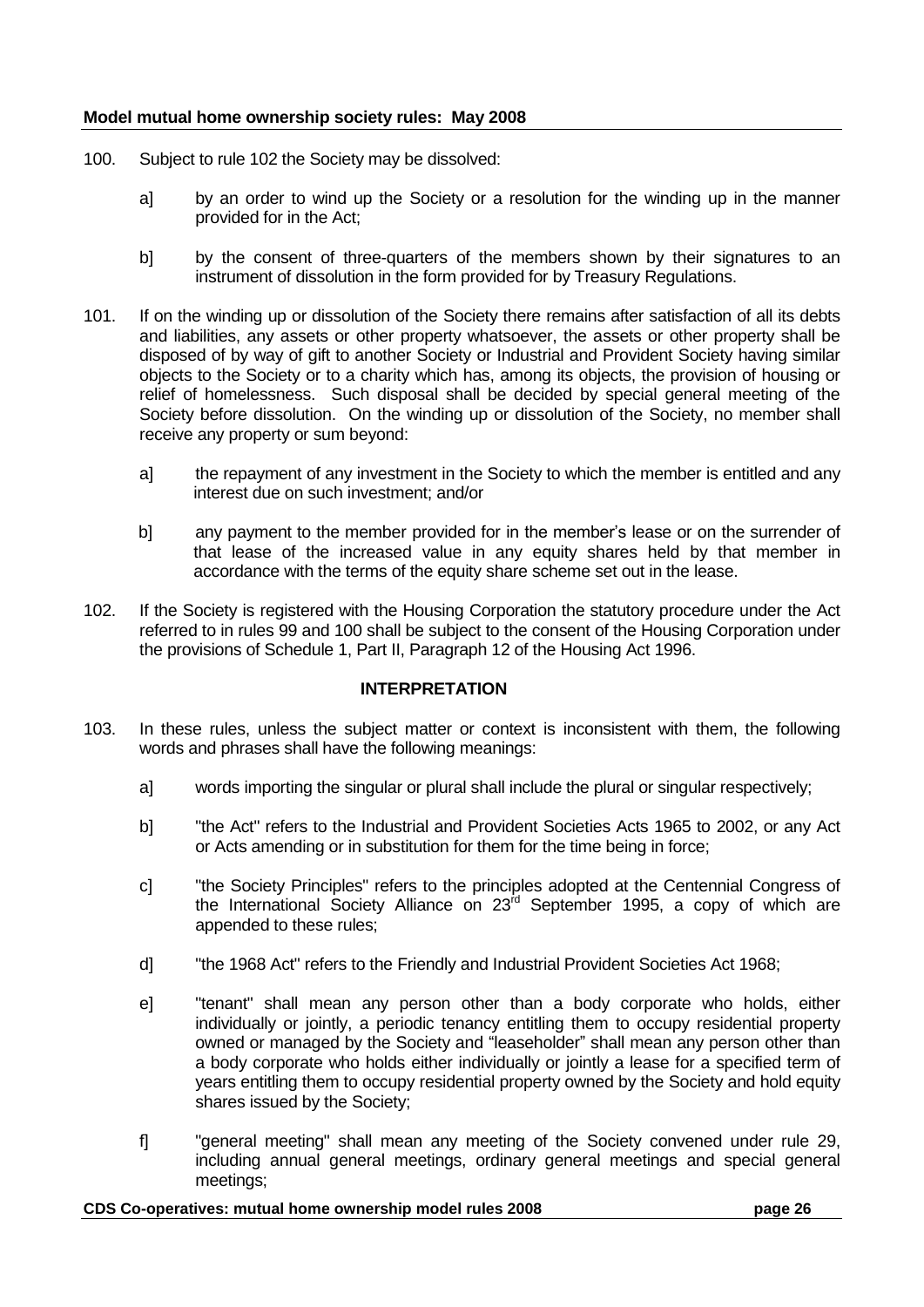- g] "Board" shall mean a Board of Directors elected as provided for in rules 44 to 49;
- h] "Board member" shall include any person, whether a member of the Society or not, who is elected, appointed, or co-opted to serve on the Board;
- i] "surpluses" shall mean any money remaining after the Society's current expenses and obligations have been provided for and adequate allowance has been made for the Society's reasonably foreseeable future requirements;
- j] "Treasury Regulations" shall mean regulations made in accordance with Section 71 of the Industrial and Provident Societies Act 1965.
- k] For the purpose of rules 74 to 76 and appendix 2 to these rules:
	- i] "Calculation Amount" "Effective Date" "Floating Rate Payer" "Term" and "Termination Date" have the respective meanings given in the 1991 ISDA Definitions as amended from time to time:
	- ii] "Variable Rate Borrowing" means any borrowing by the Society under rule 74 in respect of which the rate of interest has not been fixed for a term in excess of twelve months and the term "fixed" shall exclude any borrowing where the rate of interest is indexed in accordance with a retail prices index or other published index;
	- iii] "Rate Cap Transaction" means a cap transaction within the meaning of "swap transaction" as defined in the 1991 ISDA Definitions as amended from time to time.
	- iv] "swap transaction" means any transaction which is a rate swap transaction, a forward rate transaction, interest rate option purchased or collar transaction as referred to in the definition of "swap transaction" appearing in the 2000 ISDA Definitions as amended from time to time save that:
		- a] it shall exclude:
			- any transaction where any calculation amount is expressed in a currency other than pounds sterling; and
			- any transaction dealing in commodities; and,
		- b] rate swap transaction shall be deemed to include:
			- a retail prices (or other published index) interest rate transaction; and forward rate transactions shall include an option to buy a forward rate transaction (but not sell).
- l] Any reference to Chief Registrar, Registrar or the Registrar of Friendly Societies includes reference to the statutory successor carrying on the relevant functions of any of them.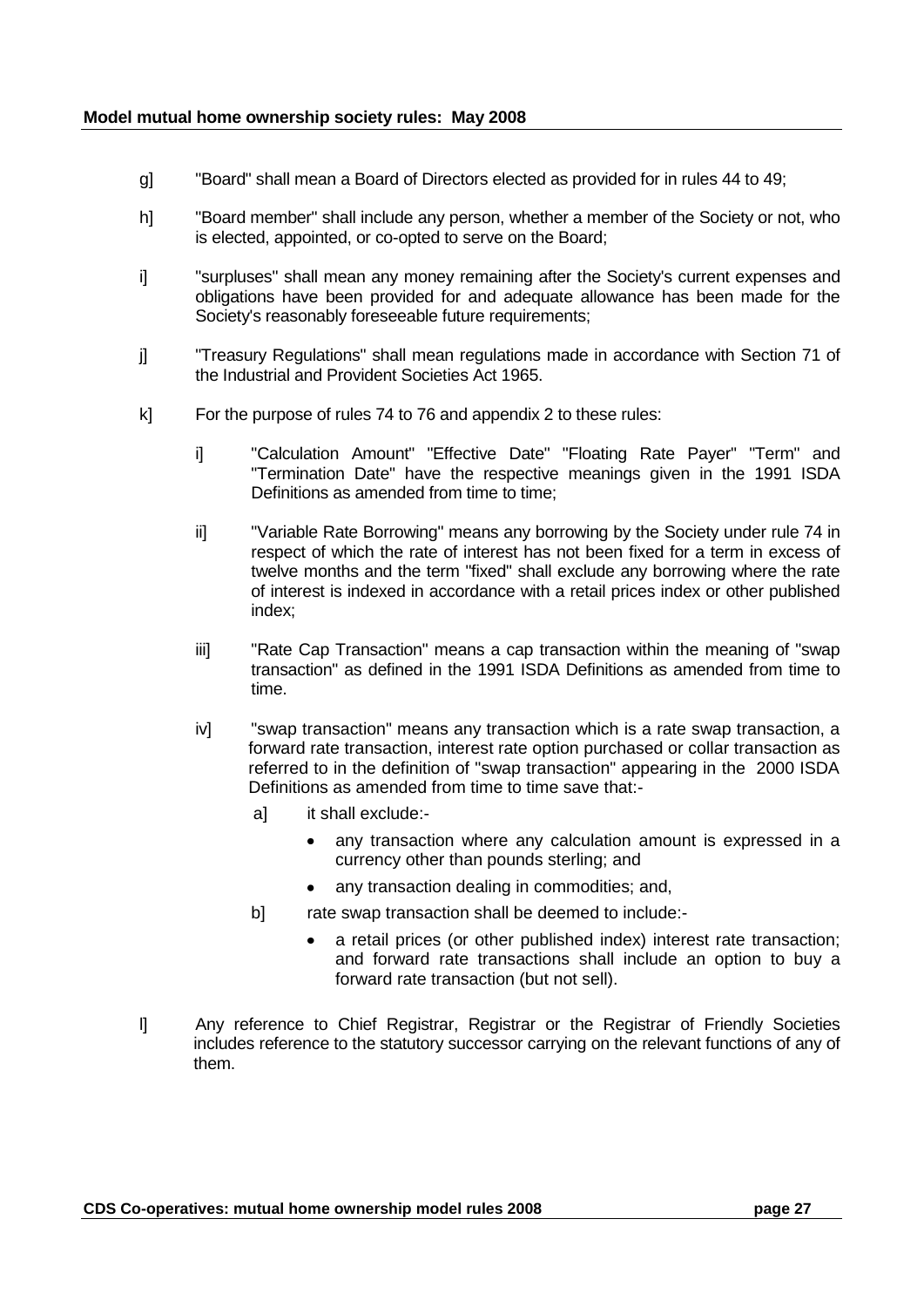#### **Founder Members:**

**Signature Name 1. ................................................ 2. ................................................ 3. ................................................**

**4. ................................................ [secretary]**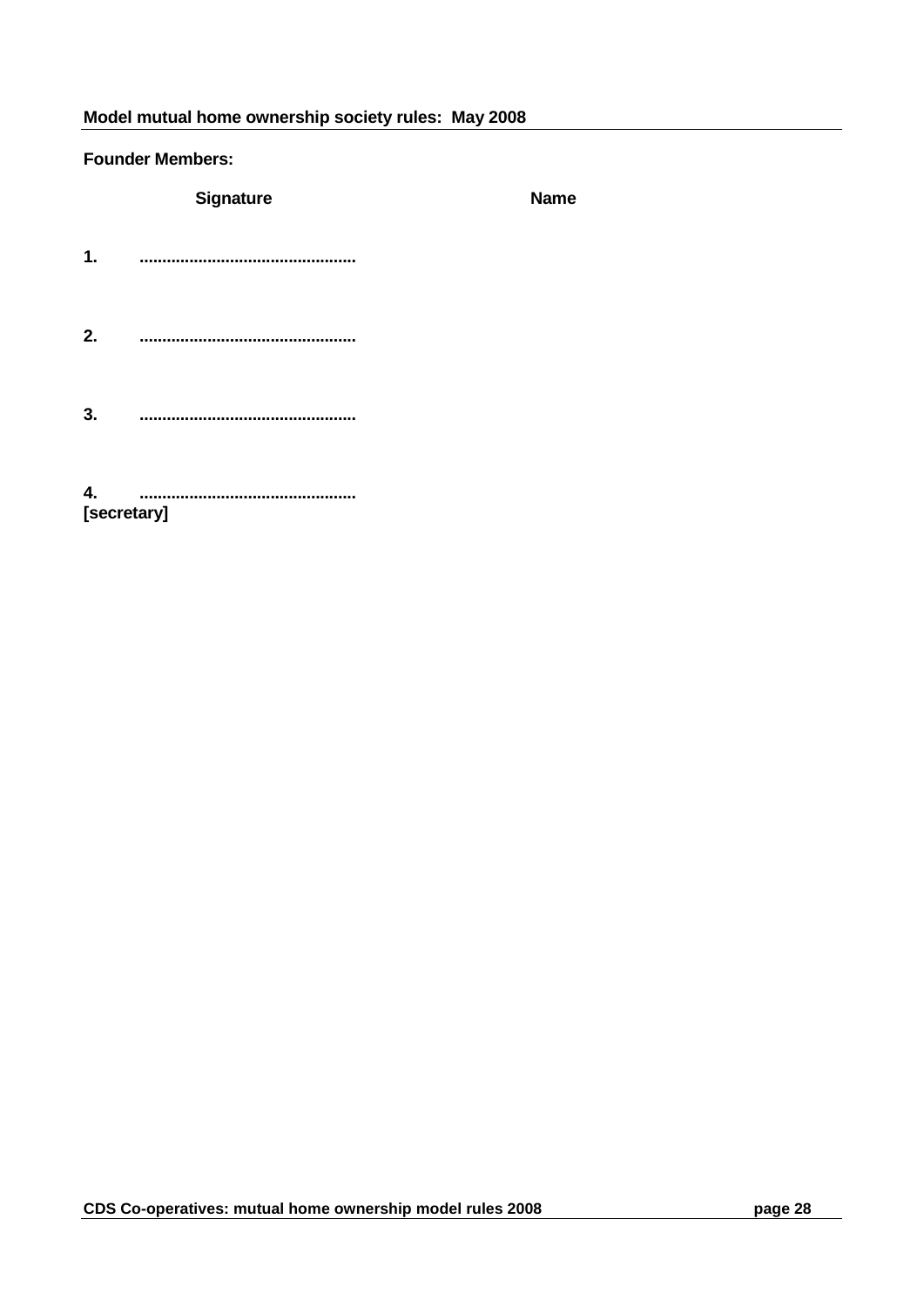# **CO-OPERATIVE PRINCIPLES**

## **Co-operative Principles as defined by resolution of the Centennial Congress of the International Co-operative Alliance on 23 September 1995.**

#### **Definition**

A Co-operative is an autonomous association of persons united voluntarily to meet their common economic, social, and cultural needs and aspirations through a jointly-owned and democratically controlled enterprise.

#### **Values**

Co-operatives are based on the values of self-help, self-responsibility, democracy, equality, equity, and solidarity. In the tradition of their founders, Co-operative members believe in the ethical values of honesty, openness, social responsibility, and caring for others.

### **Principles**

The Co-operative principles are guidelines by which Co-operatives put their values into practice.

- [1] **Voluntary and Open Membership:** Co-operatives are voluntary organisations, open to all persons able to use their services and willing to accept the responsibilities of membership, without gender, social, racial, political, or religious discrimination.
- [2] **Democratic Member Control:** Co-operatives are democratic organisations controlled by their members, who actively participate in setting their policies and making decisions. Women and men serving as elected representatives are accountable to the membership. In primary Cooperatives members have equal voting rights [one member, one vote] and Co-operatives at other levels are also organised in a democratic manner.
- [3] **Member Economic Participation:** Members contribute equitably to, and democratically control, the capital of their Co-operative. At least part of that capital is usually the common property of the Co-operative. Members usually receive limited compensation, if any, on capital subscribed as a condition of membership. Members allocate surpluses for any of the following purposes: developing their Co-operative, possibility by setting up reserves, part of which at least would be indivisible; benefiting members in proportion to their transactions with the Cooperative; and supporting other activities approved by the membership.
- [4] **Autonomy and Independence:** Co-operatives are autonomous, self-help organisations controlled by their members. If they enter into agreements with other organisations, including governments, or raise capital from external sources, they do so on terms that ensures democratic control by their members and maintain their Co-operative autonomy.
- [5] **Education, Training and Information:** Co-operatives provide education and training for their members, elected representatives, managers, and employees so they can contribute effectively to the development of their Co-operatives. They inform the general public - particularly young people and opinion leaders - about the nature and benefits of co-operation.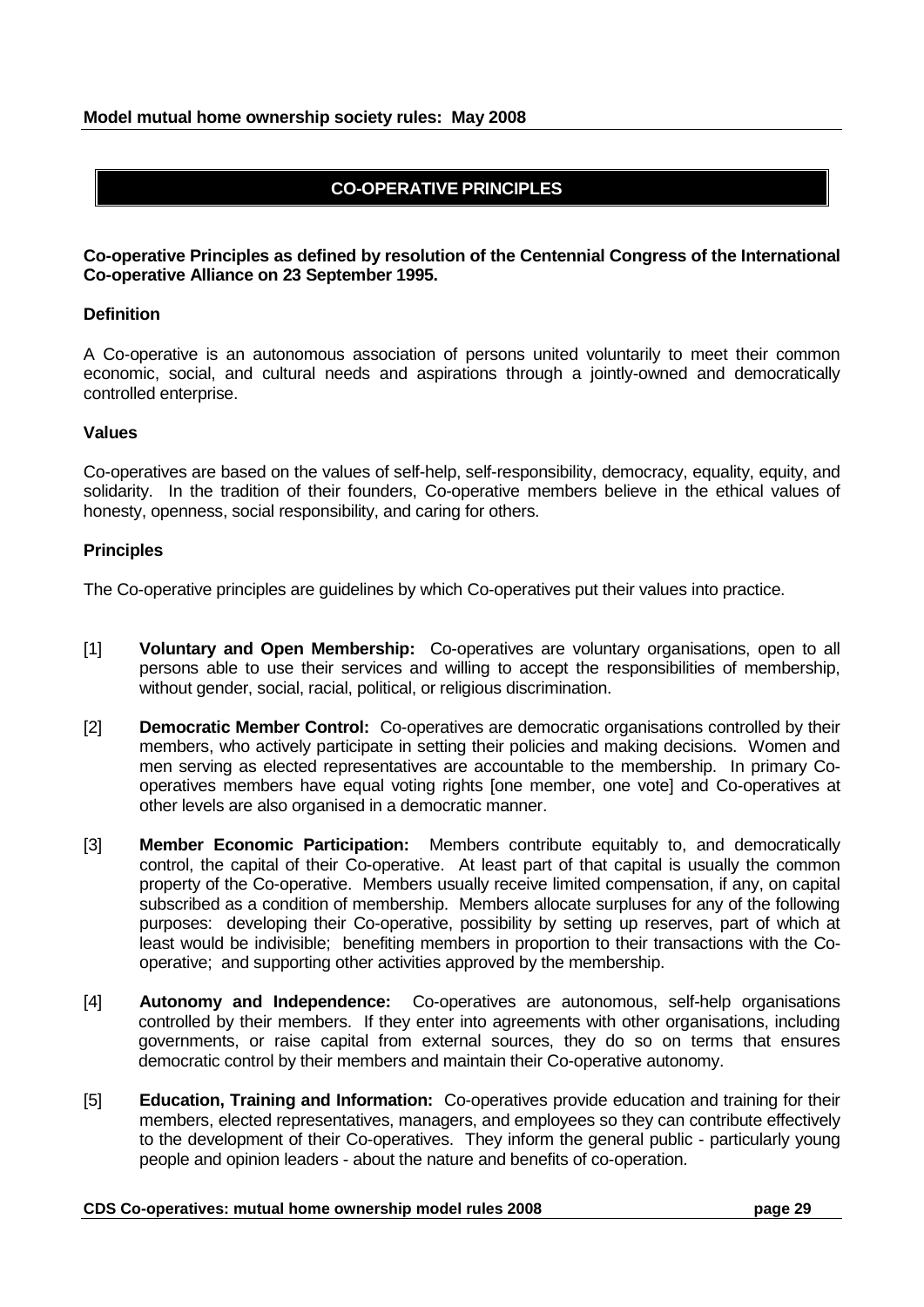- [6] **Co-operation among Co-operatives:** Co-operatives serve their members most effectively and strengthen the Co-operative movement by working together through local, national, regional, and international structures.
- [7] **Concern for Community:** Co-operatives work for the sustainable development of their communities through policies approved by their members.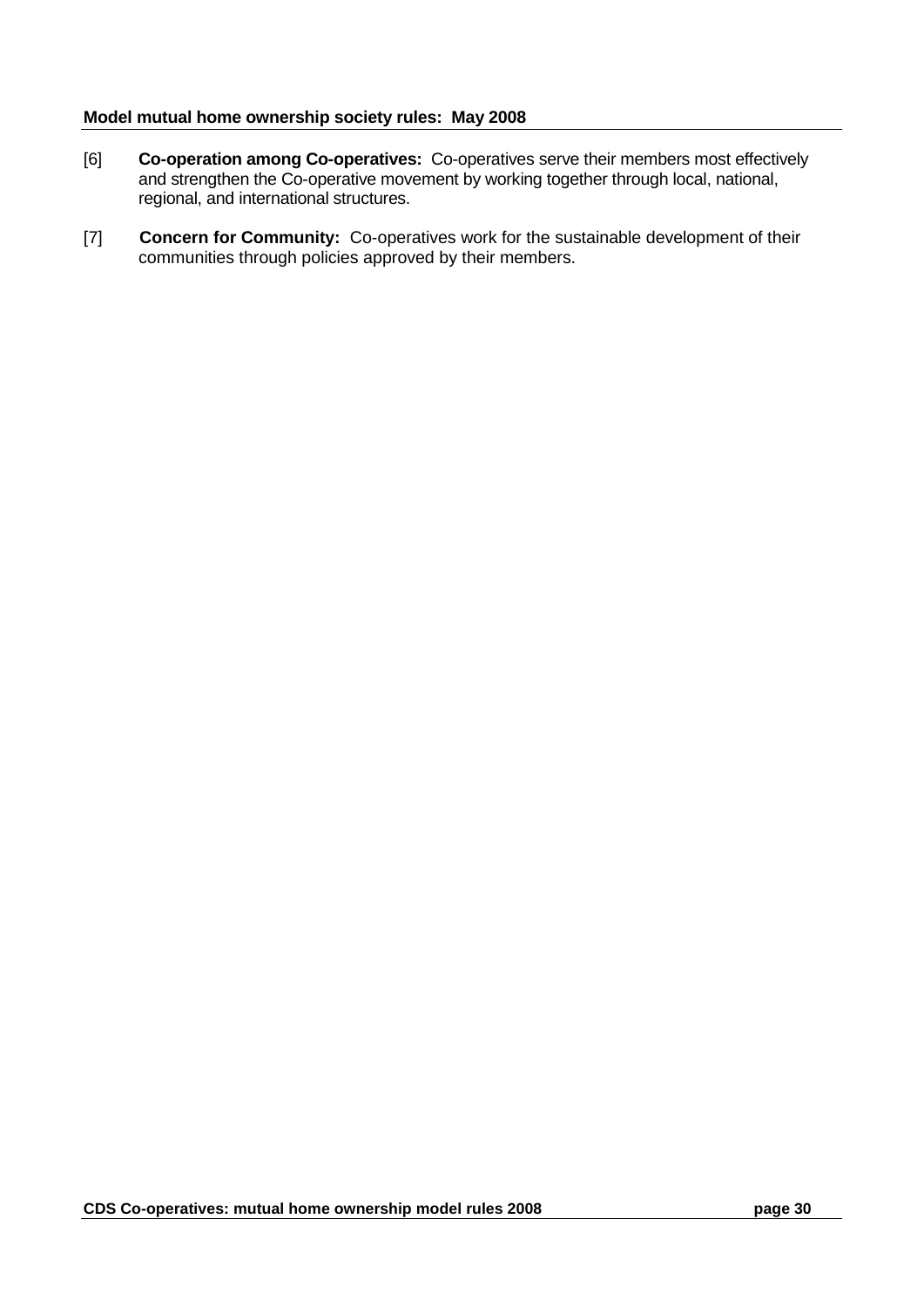# **APPENDIX 2**

# **RATE CAP AND SWAP TRANSACTIONS**

- 1. The Society shall have the power to enter into and perform a rate cap transaction, or series of rate cap transactions, where the Board (or a duly authorised sub Board established under the rules) considers entry by the Society into such transaction(s) to be in the best interest of the Society provided that:
	- at the time of entry into any such transaction(s) the sum of the calculation amount of any rate cap transaction previously entered into and remaining in effect and the calculation amount of the proposed rate cap transaction(s) shall not exceed the lower of (1) £10 million or (2) the aggregate amount of the Society"s variable rate borrowing then drawn down plus the amount of any existing contractually committed loan facilities not yet drawn down in respect of amounts which the Society intends at the effective date when drawn will become variable rate borrowings and,
	- the counterparty to each rate cap transaction is the floating rate payer.
- 2. Prior to exercising its power under clause 1 of this appendix the Society shall obtain and consider proper advice on the question of whether the rate cap transaction is satisfactory having regard to:-
	- the possible fluctuations in the rate of interest payable by the Society under its variable rate borrowings during the term of the rate cap transaction(s);
	- the Society's ability to meets its payment obligations under the variable rate borrowings during the term of the rate cap transaction(s) if that transaction was not entered into;
	- the payment obligations under the rate cap transaction(s); and
	- the Society"s actual and projected annual income and expenditure position.
- 3. The Society shall have the power to enter into and perform a swap transaction, or series of swap transactions, where the Board (or a duly authorised sub Board established under these rules) considers entry by the Society into such transaction(s) to be in the best interests of the Society provided that at the time of entry into any such transaction(s) the sum of the calculation amount of any swap transaction previously entered into and remaining in effect and the calculation amount of the proposed swap transaction(s) shall not exceed the lower of:-
	- **E** £10 million: or
	- the aggregate amount of the Society's variable rate borrowings then drawn down plus the amount of any existing contractually committed loan facilities not yet drawn down in respect of amounts which the Society intends at the effective date when drawn will become variable rate borrowings
	- having regard at the effective date to the Society's obligations to repay variable rate borrowings and the amount of variable rate borrowings which will be outstanding at any time on or prior to the proposed termination date.
- 4. Prior to exercising its power under clause 3 above the Society shall obtain and consider proper advice on the question of whether the swap transaction is satisfactory having regard to:-
	- the Society's anticipated payment obligations under its existing borrowings,
	- the payment obligations under the proposed swap transaction;
	- the terms and conditions of the swap transaction; and
	- the Society"s actual and projected annual income and expenditure position.